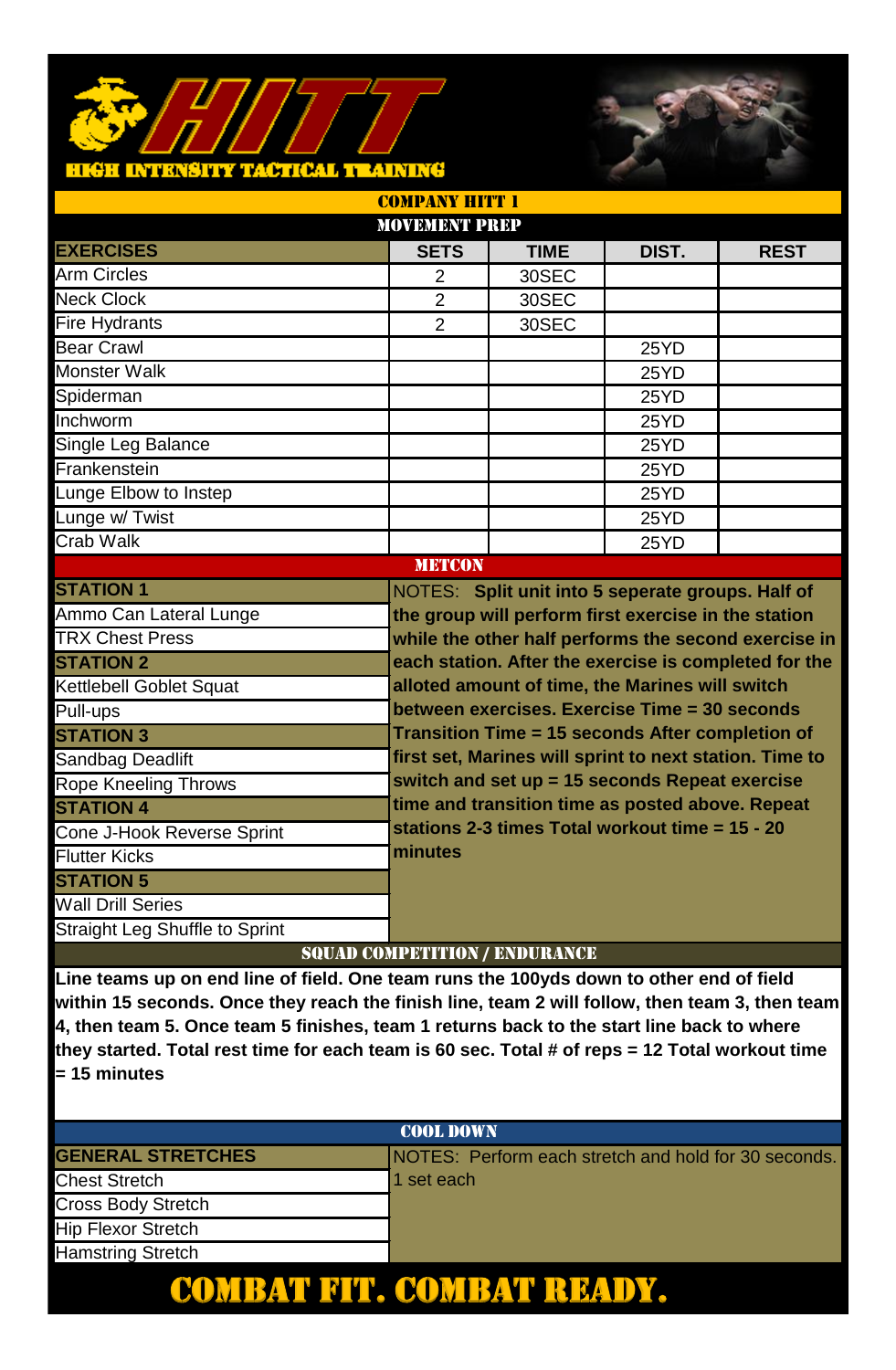# <u>H INTENSITY TACTICAL TEAINING</u>



|                                                                                             | <b>MOVEMENT PREP</b>                 |                                                         |       |             |  |
|---------------------------------------------------------------------------------------------|--------------------------------------|---------------------------------------------------------|-------|-------------|--|
| <b>EXERCISES</b>                                                                            | <b>SETS</b>                          | <b>TIME</b>                                             | DIST. | <b>REST</b> |  |
| <b>Arm Circles</b>                                                                          | 2                                    | 30SEC                                                   |       |             |  |
| <b>Neck Clock</b>                                                                           | $\overline{2}$                       | 30SEC                                                   |       |             |  |
| <b>Fire Hydrants</b>                                                                        | 2                                    | 30SEC                                                   |       |             |  |
| Prone Leg Overs                                                                             | 2                                    | 30SEC                                                   |       |             |  |
| <b>Monster Walk</b>                                                                         |                                      |                                                         | 25YD  |             |  |
| Spiderman                                                                                   |                                      |                                                         | 25YD  |             |  |
| Inchworm                                                                                    |                                      |                                                         | 25YD  |             |  |
| Single Leg Balance                                                                          |                                      |                                                         | 25YD  |             |  |
| Frankenstein                                                                                |                                      |                                                         | 25YD  |             |  |
| Lunge Elbow to Instep                                                                       |                                      |                                                         | 25YD  |             |  |
| <b>Mountain Climbers</b>                                                                    | $\overline{2}$                       | 30SEC                                                   |       |             |  |
| <b>Plank Leg Extension</b>                                                                  | $\mathfrak{p}$                       | 30SEC                                                   |       |             |  |
|                                                                                             | <b>METCON</b>                        |                                                         |       |             |  |
| <b>STATION 1</b>                                                                            |                                      | NOTES: Split unit into 5 seperate groups. Half of       |       |             |  |
| Rope Alternating Waves w/ Lunge                                                             |                                      | the group will perform first exercise in the station    |       |             |  |
| Ammo Can Press                                                                              |                                      | while the other half performs the second exercise in    |       |             |  |
| <b>STATION 2</b>                                                                            |                                      | each station. After the exercise is completed for the   |       |             |  |
| <b>Prisoner Squat Jumps</b>                                                                 |                                      | alloted amount of time, the Marines will switch         |       |             |  |
| Sandbag Bent Over Row                                                                       |                                      | between exercises. Exercise Time = 30 seconds           |       |             |  |
| <b>STATION 3</b>                                                                            |                                      | Transition Time = 15 seconds After completion of        |       |             |  |
| Romanian Deadlift (Barbell)                                                                 |                                      | first set, Marines will sprint to next station. Time to |       |             |  |
| Med Ball Russian Twist                                                                      |                                      | switch and set up = 15 seconds Repeat exercise          |       |             |  |
| <b>STATION 4</b>                                                                            |                                      | time and transition time as posted above. Repeat        |       |             |  |
| Hurdle Hops - Forward                                                                       |                                      | stations 2-3 times Total workout time = 15 - 20         |       |             |  |
| Prone Superman                                                                              | minutes                              |                                                         |       |             |  |
| <b>STATION 5</b>                                                                            |                                      |                                                         |       |             |  |
| <b>Wall Drill Series</b>                                                                    |                                      |                                                         |       |             |  |
| Straight Leg Shuffle to Sprint                                                              |                                      |                                                         |       |             |  |
|                                                                                             | <b>SQUAD COMPETITION / ENDURANCE</b> |                                                         |       |             |  |
| Break the Marines into 4 groups. Mark off 25 yards and load 4 sleds with 90lbs. Each Marine |                                      |                                                         |       |             |  |
|                                                                                             |                                      |                                                         |       |             |  |

COMPANY HITT 9

**must push the sled down and back at least once, the Number of times the sled must travel down and back is dictated by how many Marines are in the largest group.** 

# GENERAL STRETCHES **Notify Information** NOTES: Perform each stretch and hold for 30 seconds. Chest Stretch 1 set each Upper Back Stretch Quadricep Stretch Glute Stretch COOL DOWN COMBAT FIT. COMBAT READY.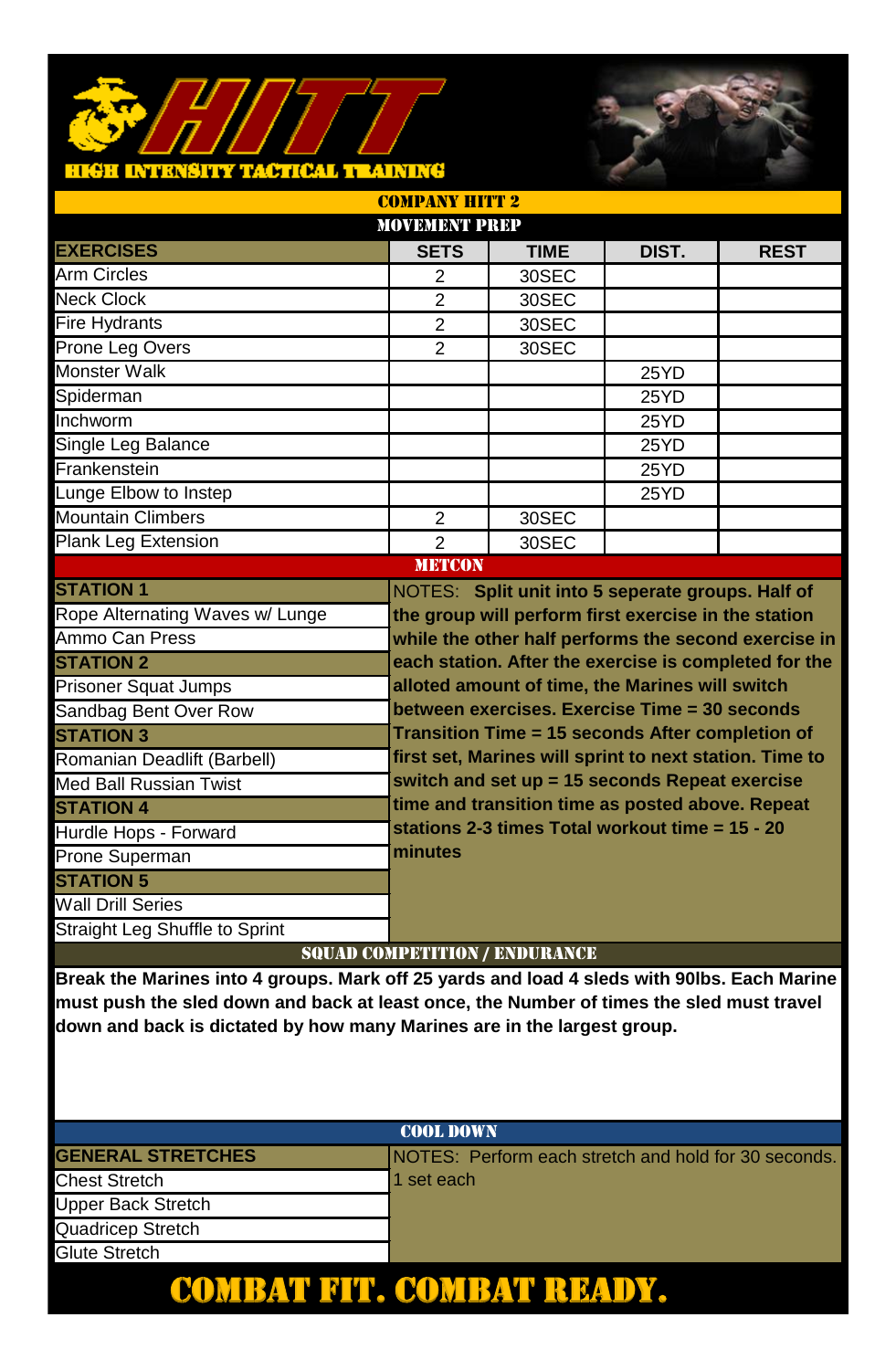### HÉH INFRÉ<mark>ily tagtcal tea</mark>ining



|                             | <b>MOVEMENT PREP</b>                 |                                                         |       |                                                      |
|-----------------------------|--------------------------------------|---------------------------------------------------------|-------|------------------------------------------------------|
| <b>EXERCISES</b>            | <b>SETS</b>                          | <b>TIME</b>                                             | DIST. | <b>REST</b>                                          |
| Split Jack Forward          | $\overline{2}$                       | 30SEC                                                   |       |                                                      |
| Long Strider                | $\overline{2}$                       | 30SEC                                                   |       |                                                      |
| Lateral Side Bends          | $\overline{2}$                       | 30SEC                                                   |       |                                                      |
| Supine Leg Overs            | 2                                    | 30SEC                                                   |       |                                                      |
| <b>Walking Knee Hug</b>     |                                      |                                                         | 25YD  |                                                      |
| <b>Walking Leg Cradle</b>   |                                      |                                                         | 25YD  |                                                      |
| <b>Walking Lunge</b>        |                                      |                                                         | 25YD  |                                                      |
| Inchworm                    |                                      |                                                         | 25YD  |                                                      |
| Frankenstein                |                                      |                                                         | 25YD  |                                                      |
| Lunge Elbow to Instep       |                                      |                                                         | 25YD  |                                                      |
| <b>Squat Drops</b>          | $\overline{2}$                       | 30SEC                                                   |       |                                                      |
| <b>Burpees</b>              | $\overline{2}$                       | 30SEC                                                   |       |                                                      |
|                             | <b>METCON</b>                        |                                                         |       |                                                      |
| <b>STATION 1</b>            |                                      | NOTES: Split unit into 5 seperate groups. Half of       |       |                                                      |
| <b>TRX Balance Lunge</b>    |                                      | the group will perform first exercise in the station    |       |                                                      |
| <b>Traveling Push-up</b>    |                                      |                                                         |       | while the other half performs the second exercise in |
| <b>STATION 2</b>            |                                      | each station. After the exercise is completed for the   |       |                                                      |
| Sandbag Front Squat         |                                      | alloted amount of time, the Marines will switch         |       |                                                      |
| Ammo Can Row                |                                      | between exercises. Exercise Time = 30 seconds           |       |                                                      |
| <b>STATION 3</b>            |                                      | Transition Time = 15 seconds After completion of        |       |                                                      |
| Romanian Deadlift (Barbell) |                                      | first set, Marines will sprint to next station. Time to |       |                                                      |
| <b>Rope Standing Throws</b> |                                      | switch and set up = 15 seconds Repeat exercise          |       |                                                      |
| <b>STATION 4</b>            |                                      | time and transition time as posted above. Repeat        |       |                                                      |
| Ladder High Knees           |                                      | stations 2-3 times Total workout time = 15 - 20         |       |                                                      |
| Med Ball V-Ups              | minutes                              |                                                         |       |                                                      |
| <b>STATION 5</b>            |                                      |                                                         |       |                                                      |
| <b>Wall Drill Series</b>    |                                      |                                                         |       |                                                      |
| <b>Butt-Kickers</b>         |                                      |                                                         |       |                                                      |
|                             | <b>SOUAD COMPETITION / ENDURANCE</b> |                                                         |       |                                                      |

COMPANY HITT 3

| <b>COOL DOWN</b>          |                                                      |  |  |  |
|---------------------------|------------------------------------------------------|--|--|--|
| <b>GENERAL STRETCHES</b>  | NOTES: Perform each stretch and hold for 30 seconds. |  |  |  |
| Cross Body Stretch        | 1 set each                                           |  |  |  |
| <b>Triceps Stretch</b>    |                                                      |  |  |  |
| <b>Upper Back Stretch</b> |                                                      |  |  |  |
| Quadricep Stretch         |                                                      |  |  |  |
|                           |                                                      |  |  |  |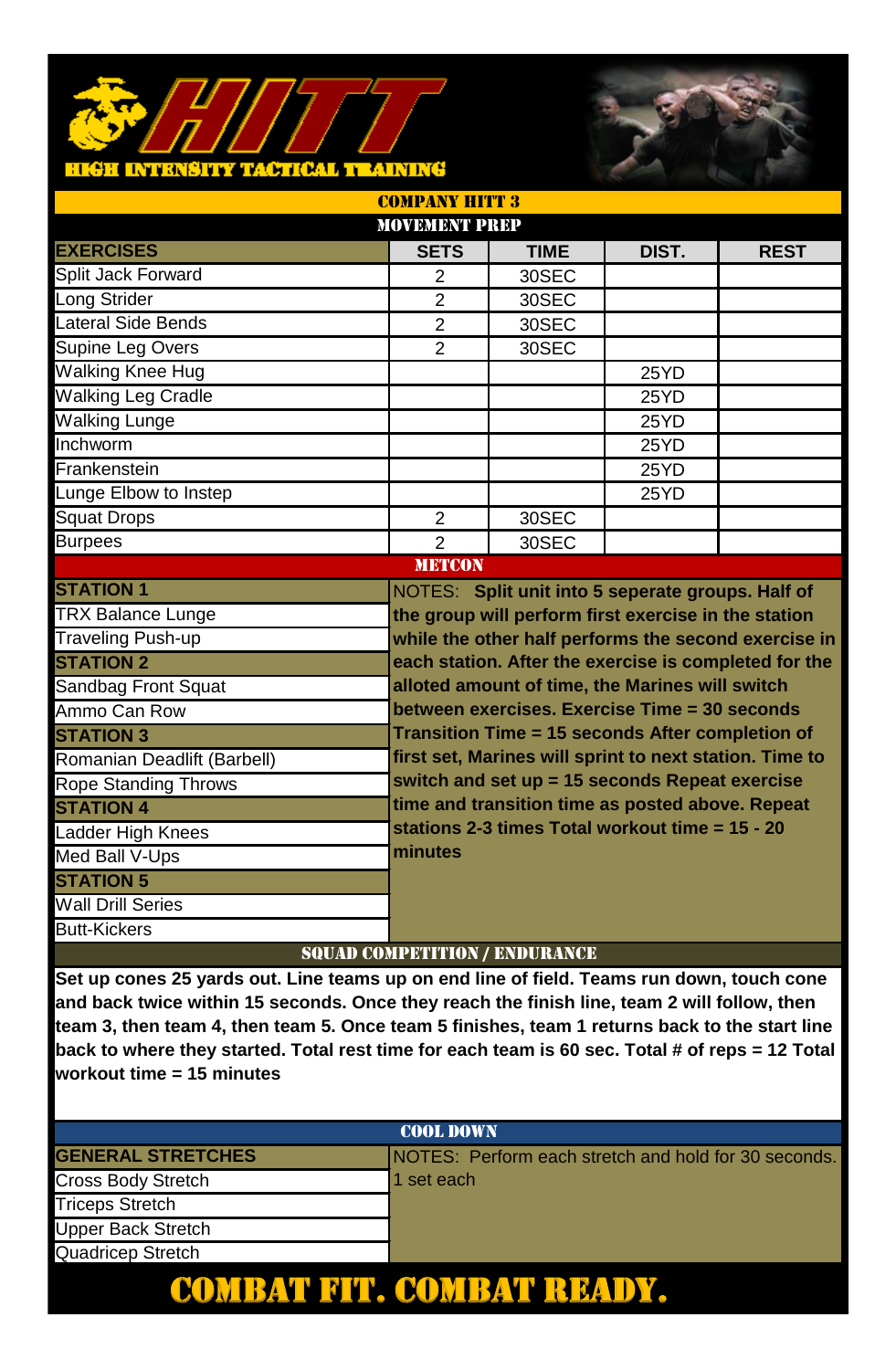### <mark>hkëh intensity tactical training</mark>



|                             | <b>MOVEMENT PREP</b>                 |                                                         |       |                                                       |
|-----------------------------|--------------------------------------|---------------------------------------------------------|-------|-------------------------------------------------------|
| <b>EXERCISES</b>            | <b>SETS</b>                          | <b>TIME</b>                                             | DIST. | <b>REST</b>                                           |
| Split Jack Forward          | $\overline{2}$                       | 30SEC                                                   |       |                                                       |
| Long Strider                | $\overline{2}$                       | 30SEC                                                   |       |                                                       |
| Lateral Side Bends          | $\overline{2}$                       | 30SEC                                                   |       |                                                       |
| Supine Leg Overs            | $\overline{2}$                       | 30SEC                                                   |       |                                                       |
| <b>Walking Knee Hug</b>     |                                      |                                                         | 25YD  |                                                       |
| <b>Walking Leg Cradle</b>   |                                      |                                                         | 25YD  |                                                       |
| <b>Walking Lunge</b>        |                                      |                                                         | 25YD  |                                                       |
| Inchworm                    |                                      |                                                         | 25YD  |                                                       |
| Frankenstein                |                                      |                                                         | 25YD  |                                                       |
| Lunge Elbow to Instep       |                                      |                                                         | 25YD  |                                                       |
| <b>Squat Drops</b>          | $\overline{2}$                       | 30SEC                                                   |       |                                                       |
| <b>Burpees</b>              | $\overline{2}$                       | 30SEC                                                   |       |                                                       |
|                             | <b>METCON</b>                        |                                                         |       |                                                       |
| <b>STATION 1</b>            |                                      | NOTES: Split unit into 5 seperate groups. Half of       |       |                                                       |
| Kettlebell Overhead Lunge   |                                      | the group will perform first exercise in the station    |       |                                                       |
| <b>Traveling Push-up</b>    |                                      |                                                         |       | while the other half performs the second exercise in  |
| <b>STATION 2</b>            |                                      |                                                         |       | each station. After the exercise is completed for the |
| Sandbag Front Squat         |                                      | alloted amount of time, the Marines will switch         |       |                                                       |
| Ammo Can Row                |                                      | between exercises. Exercise Time = 30 seconds           |       |                                                       |
| <b>STATION 3</b>            |                                      | Transition Time = 15 seconds After completion of        |       |                                                       |
| Romanian Deadlift (Barbell) |                                      | first set, Marines will sprint to next station. Time to |       |                                                       |
| <b>Rope Standing Throws</b> |                                      | switch and set up = 15 seconds Repeat exercise          |       |                                                       |
| <b>STATION 4</b>            |                                      | time and transition time as posted above. Repeat        |       |                                                       |
| Cone M-Drill                |                                      | stations 2-3 times Total workout time = 15 - 20         |       |                                                       |
| Med Ball V-Ups              | minutes                              |                                                         |       |                                                       |
| <b>STATION 5</b>            |                                      |                                                         |       |                                                       |
| <b>Wall Drill Series</b>    |                                      |                                                         |       |                                                       |
| <b>Butt-Kickers</b>         |                                      |                                                         |       |                                                       |
|                             | <b>SOUAD COMPETITION / ENDURANCE</b> |                                                         |       |                                                       |

COMPANY HITT 4

| <b>AF</b> activities     |                                                      |  |  |
|--------------------------|------------------------------------------------------|--|--|
| <b>COOL DOWN</b>         |                                                      |  |  |
| <b>GENERAL STRETCHES</b> | NOTES: Perform each stretch and hold for 30 seconds. |  |  |
| Cross Body Stretch       | 1 set each                                           |  |  |
| <b>Triceps Stretch</b>   |                                                      |  |  |
| Upper Back Stretch       |                                                      |  |  |
| Quadricep Stretch        |                                                      |  |  |
|                          |                                                      |  |  |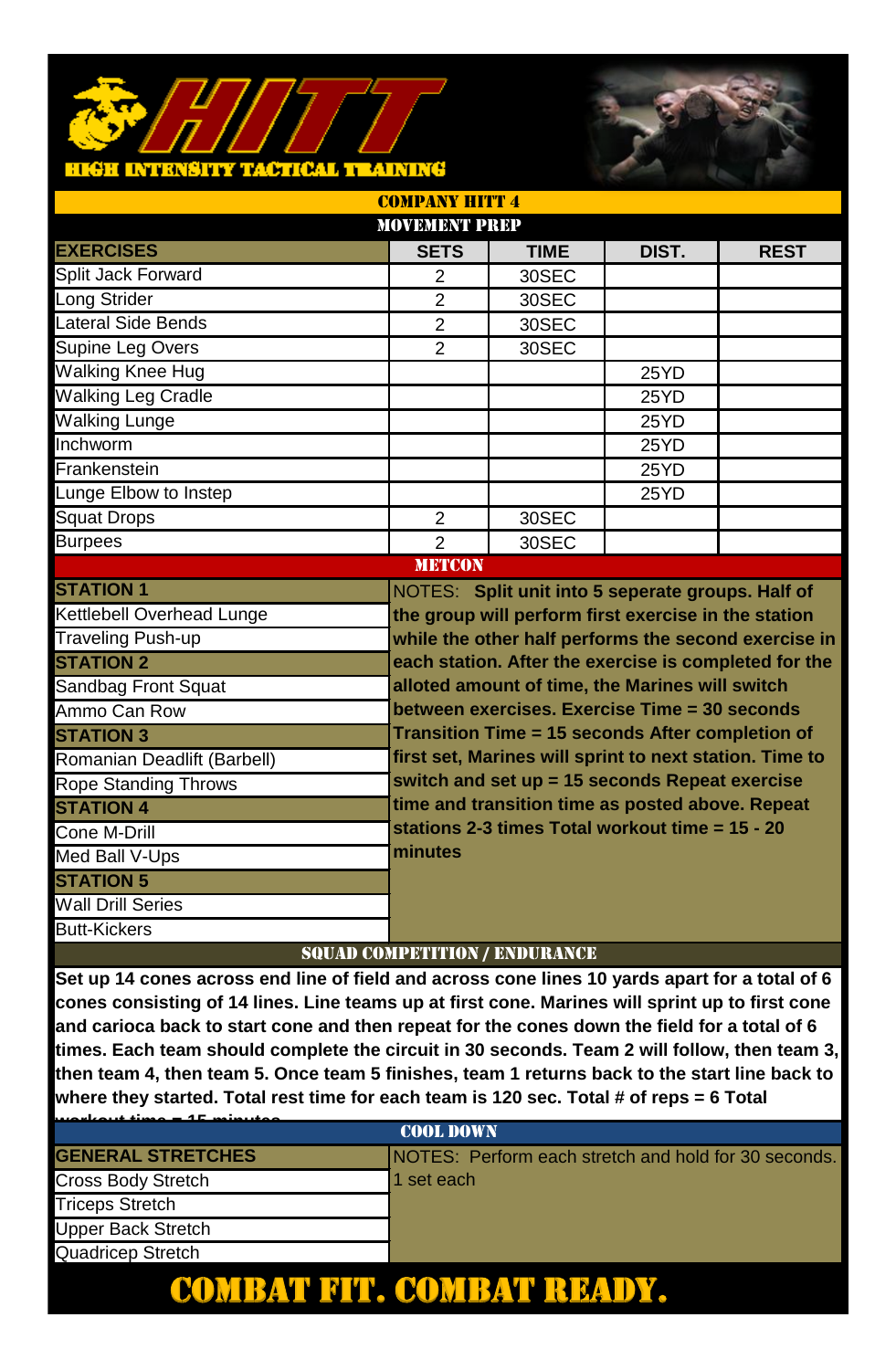### **TACTICAL TRAINING** HIGH INTRNSITY



|                                   | <b>MOVEMENT PREP</b> |                                                         |       |                                                      |
|-----------------------------------|----------------------|---------------------------------------------------------|-------|------------------------------------------------------|
| <b>EXERCISES</b>                  | <b>SETS</b>          | <b>TIME</b>                                             | DIST. | <b>REST</b>                                          |
| Split Jack Forward                | $\overline{2}$       | 30SEC                                                   |       |                                                      |
| Long Strider                      | $\overline{2}$       | 30SEC                                                   |       |                                                      |
| Lateral Side Bends                | $\mathfrak{p}$       | 30SEC                                                   |       |                                                      |
| Supine Leg Overs                  | $\overline{2}$       | 30SEC                                                   |       |                                                      |
| <b>Walking Knee Hug</b>           |                      |                                                         | 25YD  |                                                      |
| <b>Walking Leg Cradle</b>         |                      |                                                         | 25YD  |                                                      |
| <b>Walking Lunge</b>              |                      |                                                         | 25YD  |                                                      |
| Inchworm                          |                      |                                                         | 25YD  |                                                      |
| Frankenstein                      |                      |                                                         | 25YD  |                                                      |
| Lunge Elbow to Instep             |                      |                                                         | 25YD  |                                                      |
| Back Peddle Reach                 | $\overline{2}$       |                                                         | 25YD  |                                                      |
| <b>Butt-Kicks</b>                 | $\mathfrak{p}$       |                                                         | 25YD  |                                                      |
|                                   | <b>METCON</b>        |                                                         |       |                                                      |
| <b>STATION 1</b>                  |                      | NOTES: Split unit into 5 seperate groups. Half of       |       |                                                      |
| Sandbag Rotational Lunge          |                      | the group will perform first exercise in the station    |       |                                                      |
| Clap Push-up                      |                      |                                                         |       | while the other half performs the second exercise in |
| <b>STATION 2</b>                  |                      | each station. After the exercise is completed for the   |       |                                                      |
| Box Jump                          |                      | alloted amount of time, the Marines will switch         |       |                                                      |
| Ammo Can Front Raise              |                      | between exercises. Exercise Time = 30 seconds           |       |                                                      |
| <b>STATION 3</b>                  |                      | Transition Time = 15 seconds After completion of        |       |                                                      |
| Kettlebell Swing                  |                      | first set, Marines will sprint to next station. Time to |       |                                                      |
| <b>Rope Kneeling Throws</b>       |                      | switch and set up = 15 seconds Repeat exercise          |       |                                                      |
| <b>STATION 4</b>                  |                      | time and transition time as posted above. Repeat        |       |                                                      |
| Hurdle Hops - Forward/Backward    |                      | stations 2-3 times Total workout time = 15 - 20         |       |                                                      |
| <b>Toe Touches</b>                | minutes              |                                                         |       |                                                      |
| <b>STATION 5</b>                  |                      |                                                         |       |                                                      |
| Parnter Resisted Start w/ Release |                      |                                                         |       |                                                      |
| <b>Fast Claw Series</b>           |                      | CONTAIN CONTENTIONS ON / INTERTIO ANOTHER               |       |                                                      |

COMPANY HITTLE

# SQUAD COMPETITION / ENDURANCE

**Team vs. Team event. One Marine is in prone position at start line while the other Marine is 15 yards away in a prone position facing the other Marine. Another cone (finish cone) is place 25 Yards behind the 15 Yard cone. On the "go" command, the Marine in prone position will try to catch the Marine backpeddling to the finish line. If a Marine backpeddling gets beat to the finish line, they must do 5 clap push-ups. Alternate the drill for the next rep. Total rest time for each team is 80 sec. Total # of reps = 8 Total workout time = 15 minutes**

| <b>COOL DOWN</b>         |                                                      |  |  |  |
|--------------------------|------------------------------------------------------|--|--|--|
| <b>GENERAL STRETCHES</b> | NOTES: Perform each stretch and hold for 30 seconds. |  |  |  |
| Cross Body Stretch       | 1 set each                                           |  |  |  |
| <b>Triceps Stretch</b>   |                                                      |  |  |  |
| Upper Back Stretch       |                                                      |  |  |  |
| Quadricep Stretch        |                                                      |  |  |  |
|                          |                                                      |  |  |  |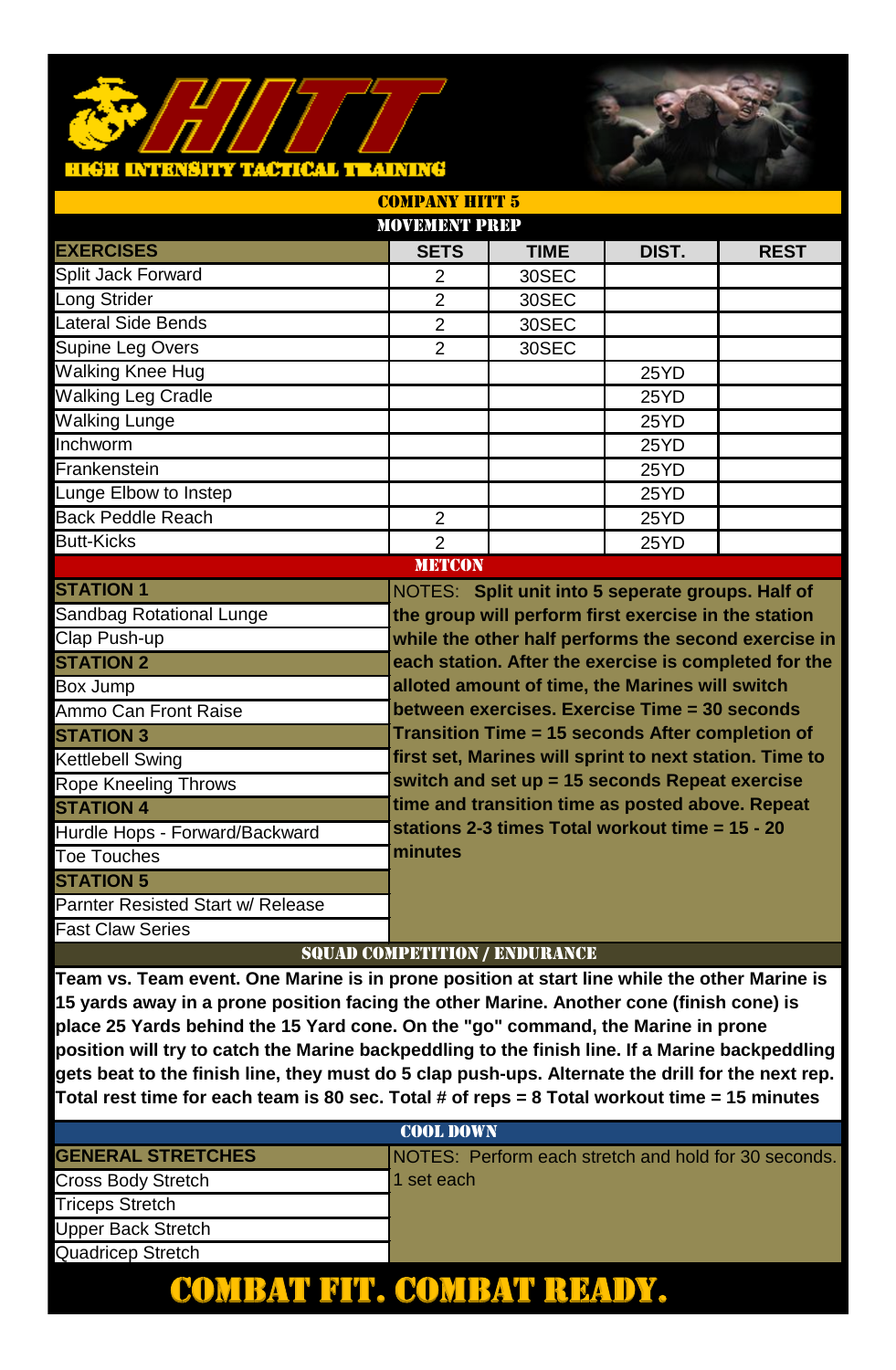### H INTENSITY TAGTICAL TEAINING



| <b>COMPANY HITT 6</b>             |                                      |                                                         |       |                                                       |  |
|-----------------------------------|--------------------------------------|---------------------------------------------------------|-------|-------------------------------------------------------|--|
| <b>MOVEMENT PREP</b>              |                                      |                                                         |       |                                                       |  |
| <b>EXERCISES</b>                  | <b>SETS</b>                          | <b>TIME</b>                                             | DIST. | <b>REST</b>                                           |  |
| <b>Mountain Climbers</b>          | 1                                    | 30SEC                                                   |       |                                                       |  |
| <b>Stationary Forward Lunge</b>   | $\mathbf{1}$                         | 30SEC                                                   |       |                                                       |  |
| <b>Stationary Squat</b>           | 1                                    | 30SEC                                                   |       |                                                       |  |
| Supine Straight Leg Raise         | $\overline{2}$                       | 30SEC                                                   |       |                                                       |  |
| <b>Walking Knee Hug</b>           |                                      |                                                         | 25YD  |                                                       |  |
| Walking Leg Cradle                |                                      |                                                         | 25YD  |                                                       |  |
| <b>Walking Lunge</b>              |                                      |                                                         | 25YD  |                                                       |  |
| Inchworm                          |                                      |                                                         | 25YD  |                                                       |  |
| Frankenstein                      |                                      |                                                         | 25YD  |                                                       |  |
| Lunge Elbow to Instep             |                                      |                                                         | 25YD  |                                                       |  |
| Back Peddle Reach                 | $\overline{2}$                       |                                                         | 25YD  |                                                       |  |
| <b>Butt-Kicks</b>                 | $\overline{2}$                       |                                                         | 25YD  |                                                       |  |
| <b>METCON</b>                     |                                      |                                                         |       |                                                       |  |
| <b>STATION 1</b>                  |                                      | NOTES: Split unit into 5 seperate groups. Half of       |       |                                                       |  |
| <b>TRX Burpee</b>                 |                                      | the group will perform first exercise in the station    |       |                                                       |  |
| Double Kettlebell Push Press      |                                      |                                                         |       | while the other half performs the second exercise in  |  |
| <b>STATION 2</b>                  |                                      |                                                         |       | each station. After the exercise is completed for the |  |
| <b>Barbell Front Squat</b>        |                                      | alloted amount of time, the Marines will switch         |       |                                                       |  |
| Sandbag Single Grip Bent Over Row |                                      | between exercises. Exercise Time = 30 seconds           |       |                                                       |  |
| <b>STATION 3</b>                  |                                      | Transition Time = 15 seconds After completion of        |       |                                                       |  |
| Dumbbell Single Leg Deadlift      |                                      | first set, Marines will sprint to next station. Time to |       |                                                       |  |
| Med Ball Side Twist Toss          |                                      | switch and set up = 15 seconds Repeat exercise          |       |                                                       |  |
| <b>STATION 4</b>                  |                                      | time and transition time as posted above. Repeat        |       |                                                       |  |
| Ladder Skiers                     |                                      | stations 2-3 times Total workout time = 15 - 20         |       |                                                       |  |
| <b>Rope Corkscrews</b>            | minutes                              |                                                         |       |                                                       |  |
| <b>STATION 5</b>                  |                                      |                                                         |       |                                                       |  |
| <b>Prone Starts</b>               |                                      |                                                         |       |                                                       |  |
| <b>Fast Claw Series</b>           |                                      |                                                         |       |                                                       |  |
|                                   | <b>SQUAD COMPETITION / ENDURANCE</b> |                                                         |       |                                                       |  |

| <b>COOL DOWN</b>          |                                                              |  |  |  |
|---------------------------|--------------------------------------------------------------|--|--|--|
| <b>GENERAL STRETCHES</b>  | <b>INOTES: Perform each stretch and hold for 30 seconds.</b> |  |  |  |
| Cross Body Stretch        | 1 set each                                                   |  |  |  |
| <b>Triceps Stretch</b>    |                                                              |  |  |  |
| <b>Upper Back Stretch</b> |                                                              |  |  |  |
| Quadricep Stretch         |                                                              |  |  |  |
|                           |                                                              |  |  |  |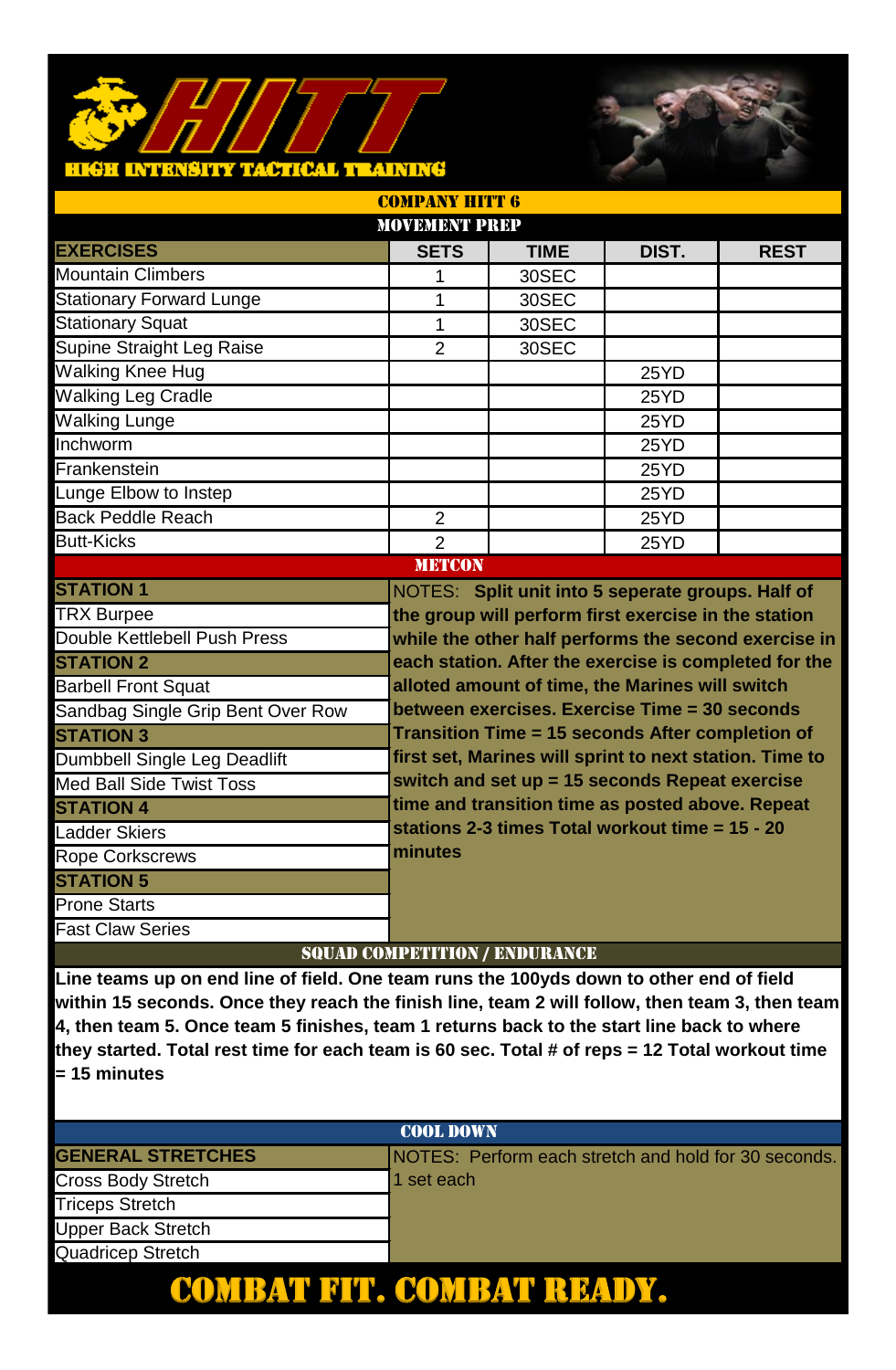### **HIGH INTENSITY TACTICAL TRAINING**



|                                                                                             | <b>MOVEMENT PREP</b>                 |                                                         |       |             |
|---------------------------------------------------------------------------------------------|--------------------------------------|---------------------------------------------------------|-------|-------------|
| <b>EXERCISES</b>                                                                            | <b>SETS</b>                          | <b>TIME</b>                                             | DIST. | <b>REST</b> |
| <b>Arm Circles</b>                                                                          | 2                                    | 30SEC                                                   |       |             |
| <b>Neck Clock</b>                                                                           | 2                                    | 30SEC                                                   |       |             |
| <b>Fire Hydrants</b>                                                                        | $\mathfrak{p}$                       | 30SEC                                                   |       |             |
| <b>Bear Crawl</b>                                                                           |                                      |                                                         | 25YD  |             |
| Monster Walk                                                                                |                                      |                                                         | 25YD  |             |
| Spiderman                                                                                   |                                      |                                                         | 25YD  |             |
| Inchworm                                                                                    |                                      |                                                         | 25YD  |             |
| Single Leg Balance                                                                          |                                      |                                                         | 25YD  |             |
| Frankenstein                                                                                |                                      |                                                         | 25YD  |             |
| Lunge Elbow to Instep                                                                       |                                      |                                                         | 25YD  |             |
| Lunge w/ Twist                                                                              |                                      |                                                         | 25YD  |             |
| Crab Walk                                                                                   |                                      |                                                         | 25YD  |             |
| <b>METCON</b>                                                                               |                                      |                                                         |       |             |
| <b>STATION 1</b>                                                                            |                                      | NOTES: Split unit into 5 seperate groups. Half of       |       |             |
| Ammo Can Lateral Lunge                                                                      |                                      | the group will perform first exercise in the station    |       |             |
| <b>TRX Chest Press</b>                                                                      |                                      | while the other half performs the second exercise in    |       |             |
| <b>STATION 2</b>                                                                            |                                      | each station. After the exercise is completed for the   |       |             |
| Kettlebell Goblet Squat                                                                     |                                      | alloted amount of time, the Marines will switch         |       |             |
| Pull-ups                                                                                    |                                      | between exercises. Exercise Time = 30 seconds           |       |             |
| <b>STATION 3</b>                                                                            |                                      | Transition Time = 15 seconds After completion of        |       |             |
| Sandbag Deadlift                                                                            |                                      | first set, Marines will sprint to next station. Time to |       |             |
| <b>Rope Kneeling Throws</b>                                                                 |                                      | switch and set up = 15 seconds Repeat exercise          |       |             |
| <b>STATION 4</b>                                                                            |                                      | time and transition time as posted above. Repeat        |       |             |
| Cone J-Hook Reverse Sprint                                                                  |                                      | stations 2-3 times Total workout time = 15 - 20         |       |             |
| <b>Flutter Kicks</b>                                                                        | minutes                              |                                                         |       |             |
| <b>STATION 5</b>                                                                            |                                      |                                                         |       |             |
| <b>Wall Drill Series</b>                                                                    |                                      |                                                         |       |             |
| Straight Leg Shuffle to Sprint                                                              |                                      |                                                         |       |             |
|                                                                                             | <b>SQUAD COMPETITION / ENDURANCE</b> |                                                         |       |             |
| Break the Marines into 4 groups. Mark off 25 yards and load 4 sleds with 90lbs. Each Marine |                                      |                                                         |       |             |
| must push the sled down and back at least once, the Number of times the sled must travel    |                                      |                                                         |       |             |

COMPANY HITT 7

**down and back is dictated by how many Marines are in the largest group.** 

# COOL DOWN **GENERAL STRETCHES** NOTES: Perform each stretch and hold for 30 seconds. Chest Stretch 1 set each Cross Body Stretch Hip Flexor Stretch Hamstring Stretch COMBAT FIT. COMBAT READY.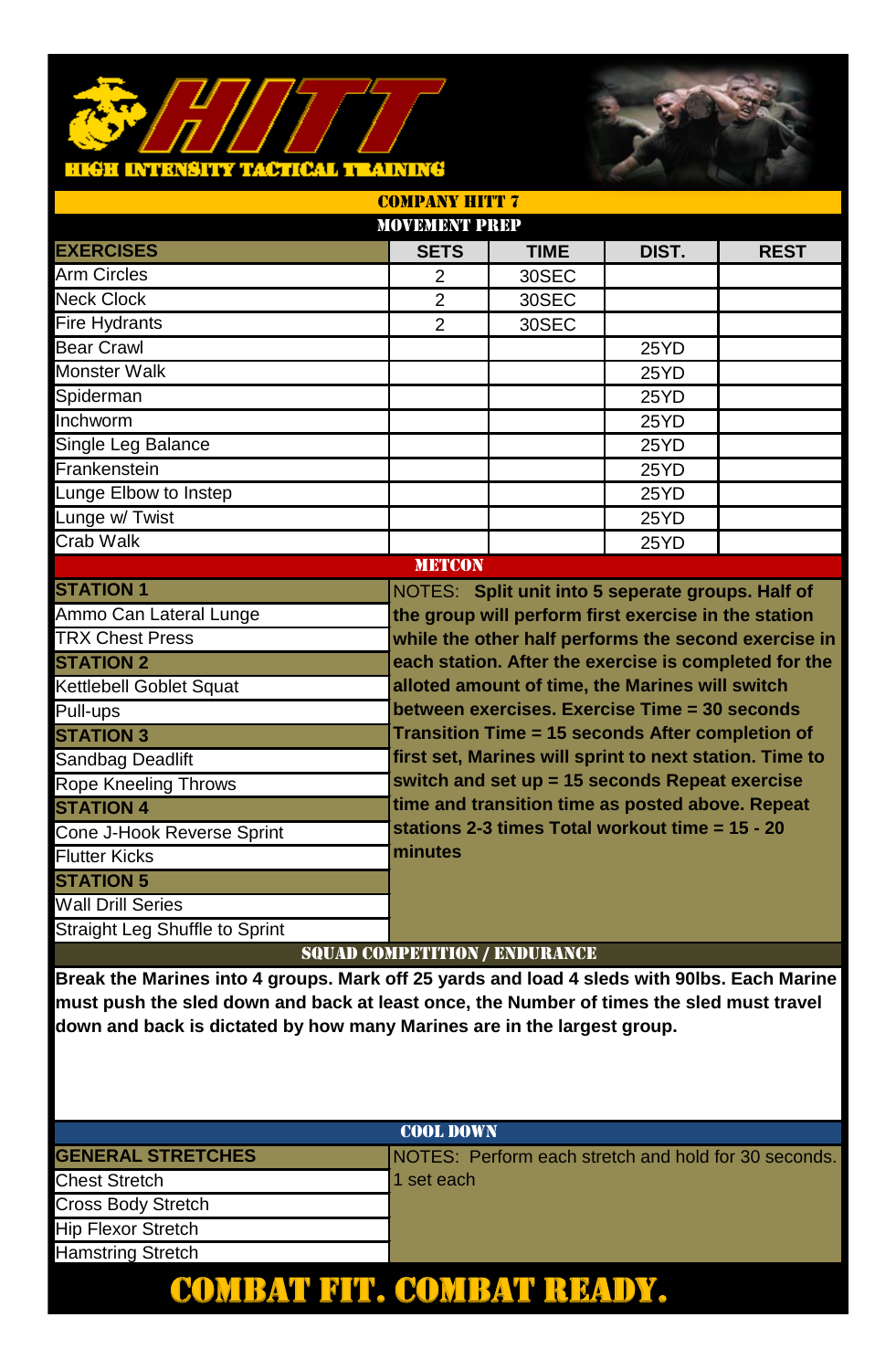### <mark>hiéh intansity taotical teaining</mark>



|                                 | <b>MOVEMENT PREP</b>                 |                                                         |       |                                                      |  |  |
|---------------------------------|--------------------------------------|---------------------------------------------------------|-------|------------------------------------------------------|--|--|
| <b>EXERCISES</b>                | <b>SETS</b>                          | <b>TIME</b>                                             | DIST. | <b>REST</b>                                          |  |  |
| Arm Circles                     | 2                                    | 30SEC                                                   |       |                                                      |  |  |
| <b>Neck Clock</b>               | $\overline{2}$                       | 30SEC                                                   |       |                                                      |  |  |
| <b>Fire Hydrants</b>            | 2                                    | 30SEC                                                   |       |                                                      |  |  |
| Prone Leg Overs                 | $\overline{2}$                       | 30SEC                                                   |       |                                                      |  |  |
| Monster Walk                    |                                      |                                                         | 25YD  |                                                      |  |  |
| Spiderman                       |                                      |                                                         | 25YD  |                                                      |  |  |
| Inchworm                        |                                      |                                                         | 25YD  |                                                      |  |  |
| Single Leg Balance              |                                      |                                                         | 25YD  |                                                      |  |  |
| Frankenstein                    |                                      |                                                         | 25YD  |                                                      |  |  |
| Lunge Elbow to Instep           |                                      |                                                         | 25YD  |                                                      |  |  |
| <b>Mountain Climbers</b>        | $\overline{2}$                       | 30SEC                                                   |       |                                                      |  |  |
| <b>Plank Leg Extension</b>      | $\overline{2}$                       | 30SEC                                                   |       |                                                      |  |  |
|                                 | <b>METCON</b>                        |                                                         |       |                                                      |  |  |
| <b>STATION 1</b>                |                                      | NOTES: Split unit into 5 seperate groups. Half of       |       |                                                      |  |  |
| Rope Alternating Waves w/ Lunge |                                      | the group will perform first exercise in the station    |       |                                                      |  |  |
| Ammo Can Press                  |                                      |                                                         |       | while the other half performs the second exercise in |  |  |
| <b>STATION 2</b>                |                                      | each station. After the exercise is completed for the   |       |                                                      |  |  |
| <b>Prisoner Squat Jumps</b>     |                                      | alloted amount of time, the Marines will switch         |       |                                                      |  |  |
| Sandbag Bent Over Row           |                                      | between exercises. Exercise Time = 30 seconds           |       |                                                      |  |  |
| <b>STATION 3</b>                |                                      | Transition Time = 15 seconds After completion of        |       |                                                      |  |  |
| Romanian Deadlift (Barbell)     |                                      | first set, Marines will sprint to next station. Time to |       |                                                      |  |  |
| Med Ball Russian Twist          |                                      | switch and set up = 15 seconds Repeat exercise          |       |                                                      |  |  |
| <b>STATION 4</b>                |                                      | time and transition time as posted above. Repeat        |       |                                                      |  |  |
| Hurdle Hops - Forward           |                                      | stations 2-3 times Total workout time = 15 - 20         |       |                                                      |  |  |
| Prone Superman                  | minutes                              |                                                         |       |                                                      |  |  |
| <b>STATION 5</b>                |                                      |                                                         |       |                                                      |  |  |
| Wall Drill Series               |                                      |                                                         |       |                                                      |  |  |
| Straight Leg Shuffle to Sprint  |                                      |                                                         |       |                                                      |  |  |
|                                 | <b>SQUAD COMPETITION / ENDURANCE</b> |                                                         |       |                                                      |  |  |

COMPANY HITT 8

| <b>COOL DOWN</b>         |                                                              |  |  |  |
|--------------------------|--------------------------------------------------------------|--|--|--|
| <b>GENERAL STRETCHES</b> | <b>INOTES: Perform each stretch and hold for 30 seconds.</b> |  |  |  |
| <b>Chest Stretch</b>     | 1 set each                                                   |  |  |  |
| Upper Back Stretch       |                                                              |  |  |  |
| Quadricep Stretch        |                                                              |  |  |  |
| <b>Glute Stretch</b>     |                                                              |  |  |  |
|                          |                                                              |  |  |  |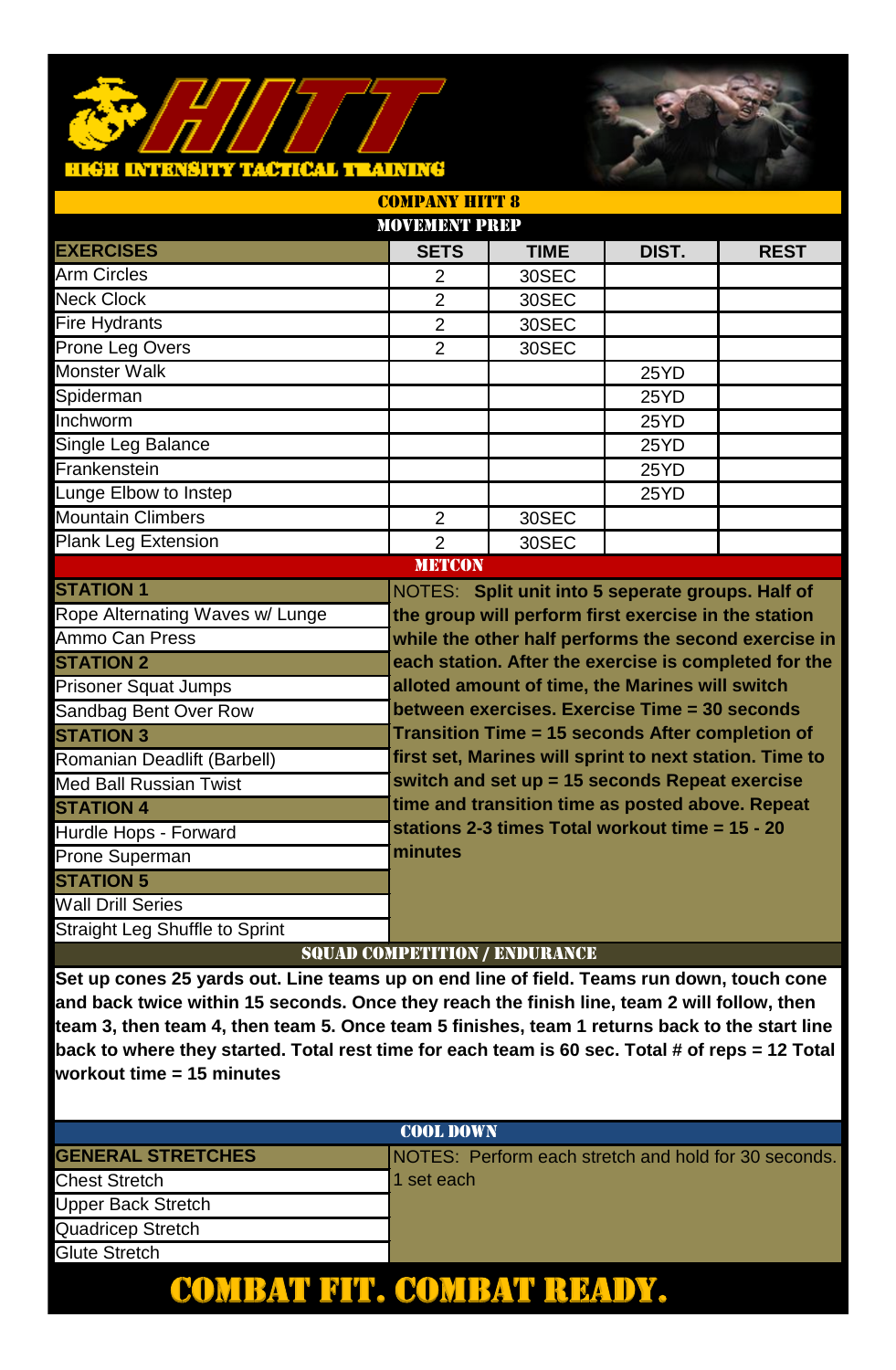### <mark>hkëh intensity tactical training</mark>



| <b>MOVEMENT PREP</b>        |                                      |                                                         |       |                                                      |  |
|-----------------------------|--------------------------------------|---------------------------------------------------------|-------|------------------------------------------------------|--|
| <b>EXERCISES</b>            | <b>SETS</b>                          | <b>TIME</b>                                             | DIST. | <b>REST</b>                                          |  |
| Split Jack Forward          | $\mathfrak{p}$                       | 30SEC                                                   |       |                                                      |  |
| Long Strider                | $\overline{2}$                       | 30SEC                                                   |       |                                                      |  |
| Lateral Side Bends          | $\overline{2}$                       | 30SEC                                                   |       |                                                      |  |
| Supine Leg Overs            | $\overline{2}$                       | 30SEC                                                   |       |                                                      |  |
| <b>Walking Knee Hug</b>     |                                      |                                                         | 25YD  |                                                      |  |
| <b>Walking Leg Cradle</b>   |                                      |                                                         | 25YD  |                                                      |  |
| <b>Walking Lunge</b>        |                                      |                                                         | 25YD  |                                                      |  |
| Inchworm                    |                                      |                                                         | 25YD  |                                                      |  |
| Frankenstein                |                                      |                                                         | 25YD  |                                                      |  |
| Lunge Elbow to Instep       |                                      |                                                         | 25YD  |                                                      |  |
| <b>Squat Drops</b>          | 2                                    | 30SEC                                                   |       |                                                      |  |
| <b>Burpees</b>              | $\mathcal{P}$                        | 30SEC                                                   |       |                                                      |  |
|                             | <b>METCON</b>                        |                                                         |       |                                                      |  |
| <b>STATION 1</b>            |                                      | NOTES: Split unit into 5 seperate groups. Half of       |       |                                                      |  |
| <b>TRX Balance Lunge</b>    |                                      | the group will perform first exercise in the station    |       |                                                      |  |
| <b>Traveling Push-up</b>    |                                      |                                                         |       | while the other half performs the second exercise in |  |
| <b>STATION 2</b>            |                                      | each station. After the exercise is completed for the   |       |                                                      |  |
| Sandbag Front Squat         |                                      | alloted amount of time, the Marines will switch         |       |                                                      |  |
| Ammo Can Row                |                                      | between exercises. Exercise Time = 30 seconds           |       |                                                      |  |
| <b>STATION 3</b>            |                                      | Transition Time = 15 seconds After completion of        |       |                                                      |  |
| Romanian Deadlift (Barbell) |                                      | first set, Marines will sprint to next station. Time to |       |                                                      |  |
| <b>Rope Standing Throws</b> |                                      | switch and set up = 15 seconds Repeat exercise          |       |                                                      |  |
| <b>STATION 4</b>            |                                      | time and transition time as posted above. Repeat        |       |                                                      |  |
| Ladder High Knees           |                                      | stations 2-3 times Total workout time = 15 - 20         |       |                                                      |  |
| Med Ball V-Ups              | minutes                              |                                                         |       |                                                      |  |
| <b>STATION 5</b>            |                                      |                                                         |       |                                                      |  |
| <b>Wall Drill Series</b>    |                                      |                                                         |       |                                                      |  |
| <b>Butt-Kickers</b>         |                                      |                                                         |       |                                                      |  |
|                             | <b>SQUAD COMPETITION / ENDURANCE</b> |                                                         |       |                                                      |  |

COMPANY HITT 9

| $\overline{AB}$ and a set $\overline{AB}$ |                                                      |  |  |  |
|-------------------------------------------|------------------------------------------------------|--|--|--|
| <b>COOL DOWN</b>                          |                                                      |  |  |  |
| <b>GENERAL STRETCHES</b>                  | NOTES: Perform each stretch and hold for 30 seconds. |  |  |  |
| Cross Body Stretch                        | 1 set each                                           |  |  |  |
| <b>Triceps Stretch</b>                    |                                                      |  |  |  |
| Upper Back Stretch                        |                                                      |  |  |  |
| Quadricep Stretch                         |                                                      |  |  |  |
|                                           |                                                      |  |  |  |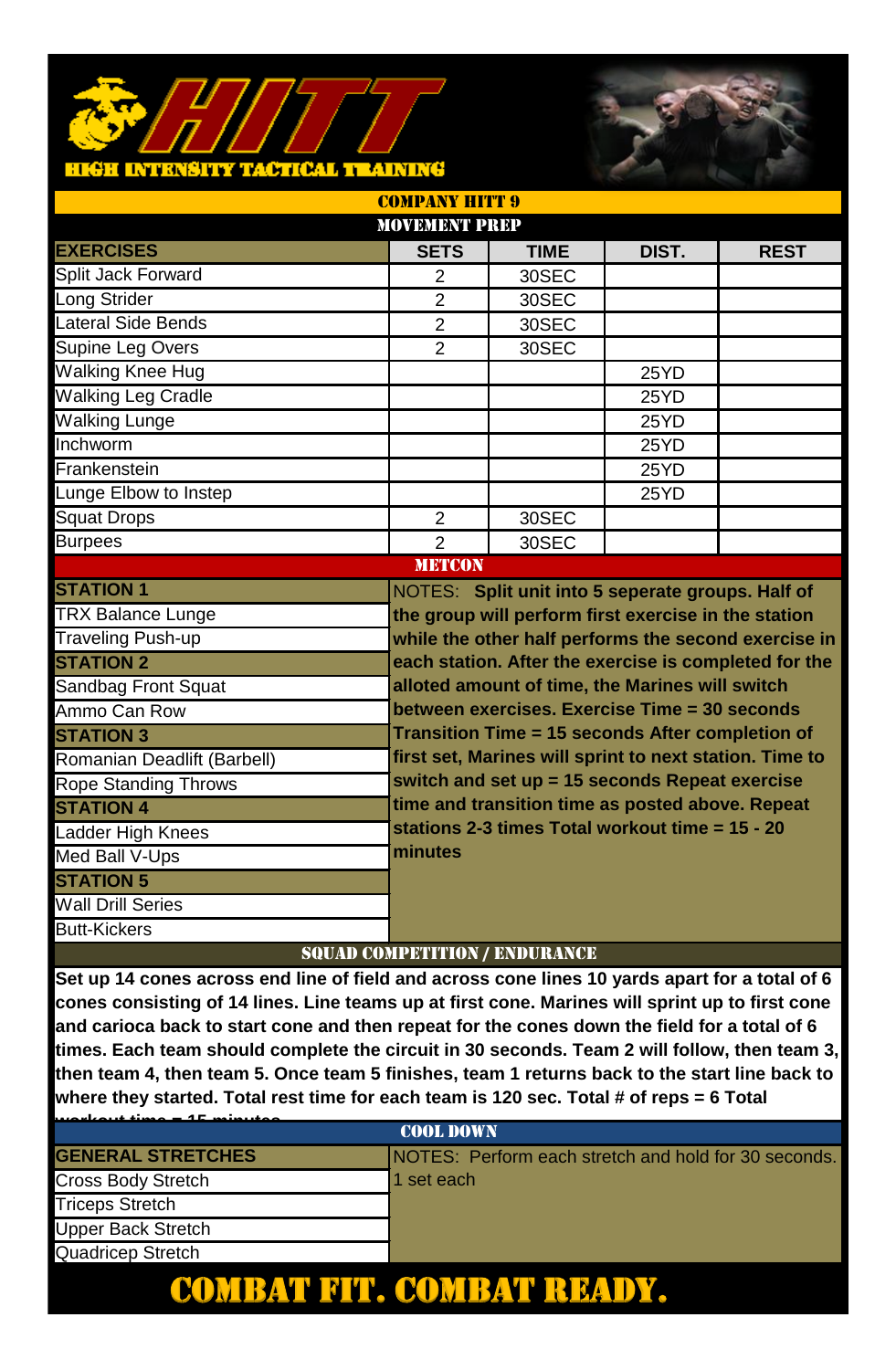### TACTICAL TEALNING **RTTERSITY**



| <b>MOVEMENT PREP</b>        |                                      |                                                         |       |                                                       |  |
|-----------------------------|--------------------------------------|---------------------------------------------------------|-------|-------------------------------------------------------|--|
| <b>EXERCISES</b>            | <b>SETS</b>                          | <b>TIME</b>                                             | DIST. | <b>REST</b>                                           |  |
| Split Jack Forward          | $\overline{2}$                       | 30SEC                                                   |       |                                                       |  |
| Long Strider                | $\overline{2}$                       | 30SEC                                                   |       |                                                       |  |
| Lateral Side Bends          | $\overline{2}$                       | 30SEC                                                   |       |                                                       |  |
| Supine Leg Overs            | $\overline{2}$                       | 30SEC                                                   |       |                                                       |  |
| <b>Walking Knee Hug</b>     |                                      |                                                         | 25YD  |                                                       |  |
| <b>Walking Leg Cradle</b>   |                                      |                                                         | 25YD  |                                                       |  |
| <b>Walking Lunge</b>        |                                      |                                                         | 25YD  |                                                       |  |
| Inchworm                    |                                      |                                                         | 25YD  |                                                       |  |
| Frankenstein                |                                      |                                                         | 25YD  |                                                       |  |
| Lunge Elbow to Instep       |                                      |                                                         | 25YD  |                                                       |  |
| <b>Squat Drops</b>          | $\overline{2}$                       | 30SEC                                                   |       |                                                       |  |
| <b>Burpees</b>              | $\overline{2}$                       | 30SEC                                                   |       |                                                       |  |
|                             | <b>METCON</b>                        |                                                         |       |                                                       |  |
| <b>STATION 1</b>            |                                      | NOTES: Split unit into 5 seperate groups. Half of       |       |                                                       |  |
| Kettlebell Overhead Lunge   |                                      | the group will perform first exercise in the station    |       |                                                       |  |
| <b>Traveling Push-up</b>    |                                      |                                                         |       | while the other half performs the second exercise in  |  |
| <b>STATION 2</b>            |                                      |                                                         |       | each station. After the exercise is completed for the |  |
| Sandbag Front Squat         |                                      | alloted amount of time, the Marines will switch         |       |                                                       |  |
| Ammo Can Row                |                                      | between exercises. Exercise Time = 30 seconds           |       |                                                       |  |
| <b>STATION 3</b>            |                                      | Transition Time = 15 seconds After completion of        |       |                                                       |  |
| Romanian Deadlift (Barbell) |                                      | first set, Marines will sprint to next station. Time to |       |                                                       |  |
| <b>Rope Standing Throws</b> |                                      | switch and set up = 15 seconds Repeat exercise          |       |                                                       |  |
| <b>STATION 4</b>            |                                      | time and transition time as posted above. Repeat        |       |                                                       |  |
| Cone M-Drill                |                                      | stations 2-3 times Total workout time = 15 - 20         |       |                                                       |  |
| Med Ball V-Ups              | minutes                              |                                                         |       |                                                       |  |
| <b>STATION 5</b>            |                                      |                                                         |       |                                                       |  |
| <b>Wall Drill Series</b>    |                                      |                                                         |       |                                                       |  |
| <b>Butt-Kickers</b>         |                                      |                                                         |       |                                                       |  |
|                             | <b>SOUAD COMPETITION / ENDURANCE</b> |                                                         |       |                                                       |  |

COMPANY HITT 10

# **Team vs. Team event. One Marine is in prone position at start line while the other Marine is**

**15 yards away in a prone position facing the other Marine. Another cone (finish cone) is place 25 Yards behind the 15 Yard cone. On the "go" command, the Marine in prone position will try to catch the Marine backpeddling to the finish line. If a Marine backpeddling gets beat to the finish line, they must do 5 clap push-ups. Alternate the drill for the next rep. Total rest time for each team is 80 sec. Total # of reps = 8 Total workout time = 15 minutes**

| <b>COOL DOWN</b>         |                                                      |  |  |  |
|--------------------------|------------------------------------------------------|--|--|--|
| <b>GENERAL STRETCHES</b> | NOTES: Perform each stretch and hold for 30 seconds. |  |  |  |
| Cross Body Stretch       | 1 set each                                           |  |  |  |
| <b>Triceps Stretch</b>   |                                                      |  |  |  |
| Upper Back Stretch       |                                                      |  |  |  |
| Quadricep Stretch        |                                                      |  |  |  |
|                          |                                                      |  |  |  |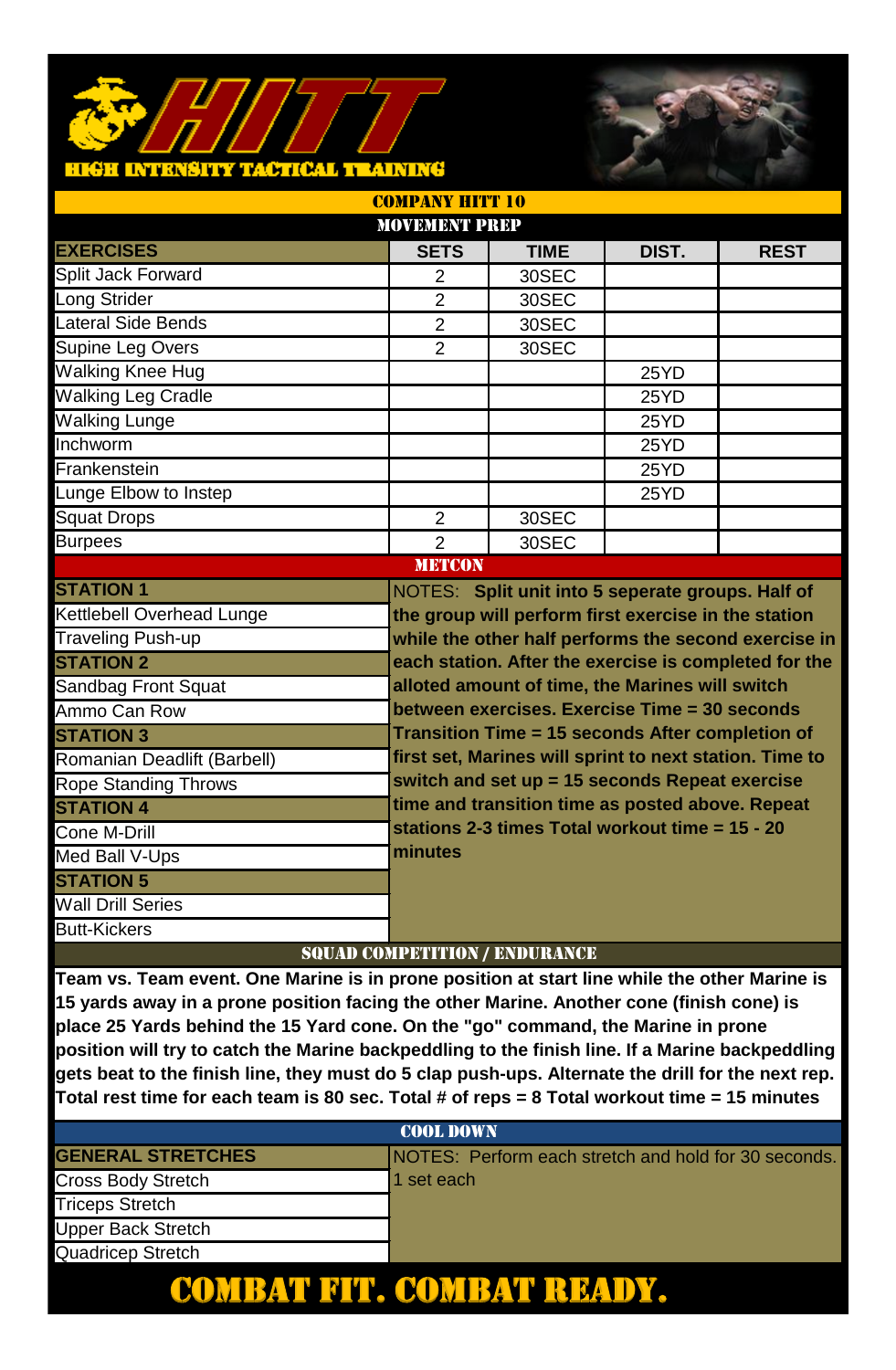### ictical teatring **TALE**



| <b>COMPANY HITT 11</b>            |                                      |                                                         |       |                                                       |  |
|-----------------------------------|--------------------------------------|---------------------------------------------------------|-------|-------------------------------------------------------|--|
| <b>MOVEMENT PREP</b>              |                                      |                                                         |       |                                                       |  |
| <b>EXERCISES</b>                  | <b>SETS</b>                          | <b>TIME</b>                                             | DIST. | <b>REST</b>                                           |  |
| Split Jack Forward                | 2                                    | 30SEC                                                   |       |                                                       |  |
| Long Strider                      | $\overline{2}$                       | 30SEC                                                   |       |                                                       |  |
| Lateral Side Bends                | $\mathfrak{p}$                       | 30SEC                                                   |       |                                                       |  |
| Supine Leg Overs                  | $\overline{2}$                       | 30SEC                                                   |       |                                                       |  |
| <b>Walking Knee Hug</b>           |                                      |                                                         | 25YD  |                                                       |  |
| <b>Walking Leg Cradle</b>         |                                      |                                                         | 25YD  |                                                       |  |
| <b>Walking Lunge</b>              |                                      |                                                         | 25YD  |                                                       |  |
| Inchworm                          |                                      |                                                         | 25YD  |                                                       |  |
| Frankenstein                      |                                      |                                                         | 25YD  |                                                       |  |
| Lunge Elbow to Instep             |                                      |                                                         | 25YD  |                                                       |  |
| Back Peddle Reach                 | $\overline{2}$                       |                                                         | 25YD  |                                                       |  |
| <b>Butt-Kicks</b>                 | $\overline{2}$                       |                                                         | 25YD  |                                                       |  |
|                                   | <b>METCON</b>                        |                                                         |       |                                                       |  |
| <b>STATION 1</b>                  |                                      | NOTES: Split unit into 5 seperate groups. Half of       |       |                                                       |  |
| Sandbag Rotational Lunge          |                                      | the group will perform first exercise in the station    |       |                                                       |  |
| Clap Push-up                      |                                      |                                                         |       | while the other half performs the second exercise in  |  |
| <b>STATION 2</b>                  |                                      |                                                         |       | each station. After the exercise is completed for the |  |
| Box Jump                          |                                      | alloted amount of time, the Marines will switch         |       |                                                       |  |
| Ammo Can Front Raise              |                                      | between exercises. Exercise Time = 30 seconds           |       |                                                       |  |
| <b>STATION 3</b>                  |                                      | Transition Time = 15 seconds After completion of        |       |                                                       |  |
| Kettlebell Swing                  |                                      | first set, Marines will sprint to next station. Time to |       |                                                       |  |
| <b>Rope Kneeling Throws</b>       |                                      | switch and set up = 15 seconds Repeat exercise          |       |                                                       |  |
| <b>STATION 4</b>                  |                                      | time and transition time as posted above. Repeat        |       |                                                       |  |
| Hurdle Hops - Forward/Backward    |                                      | stations 2-3 times Total workout time = 15 - 20         |       |                                                       |  |
| <b>Toe Touches</b>                | minutes                              |                                                         |       |                                                       |  |
| <b>STATION 5</b>                  |                                      |                                                         |       |                                                       |  |
| Parnter Resisted Start w/ Release |                                      |                                                         |       |                                                       |  |
| <b>Fast Claw Series</b>           |                                      |                                                         |       |                                                       |  |
|                                   | <b>SOUAD COMPETITION / ENDURANCE</b> |                                                         |       |                                                       |  |

| <b>COOL DOWN</b>         |                                                       |  |  |  |
|--------------------------|-------------------------------------------------------|--|--|--|
| <b>GENERAL STRETCHES</b> | INOTES: Perform each stretch and hold for 30 seconds. |  |  |  |
| Cross Body Stretch       | 1 set each                                            |  |  |  |
| <b>Triceps Stretch</b>   |                                                       |  |  |  |
| Upper Back Stretch       |                                                       |  |  |  |
| Quadricep Stretch        |                                                       |  |  |  |
| '. COMI                  |                                                       |  |  |  |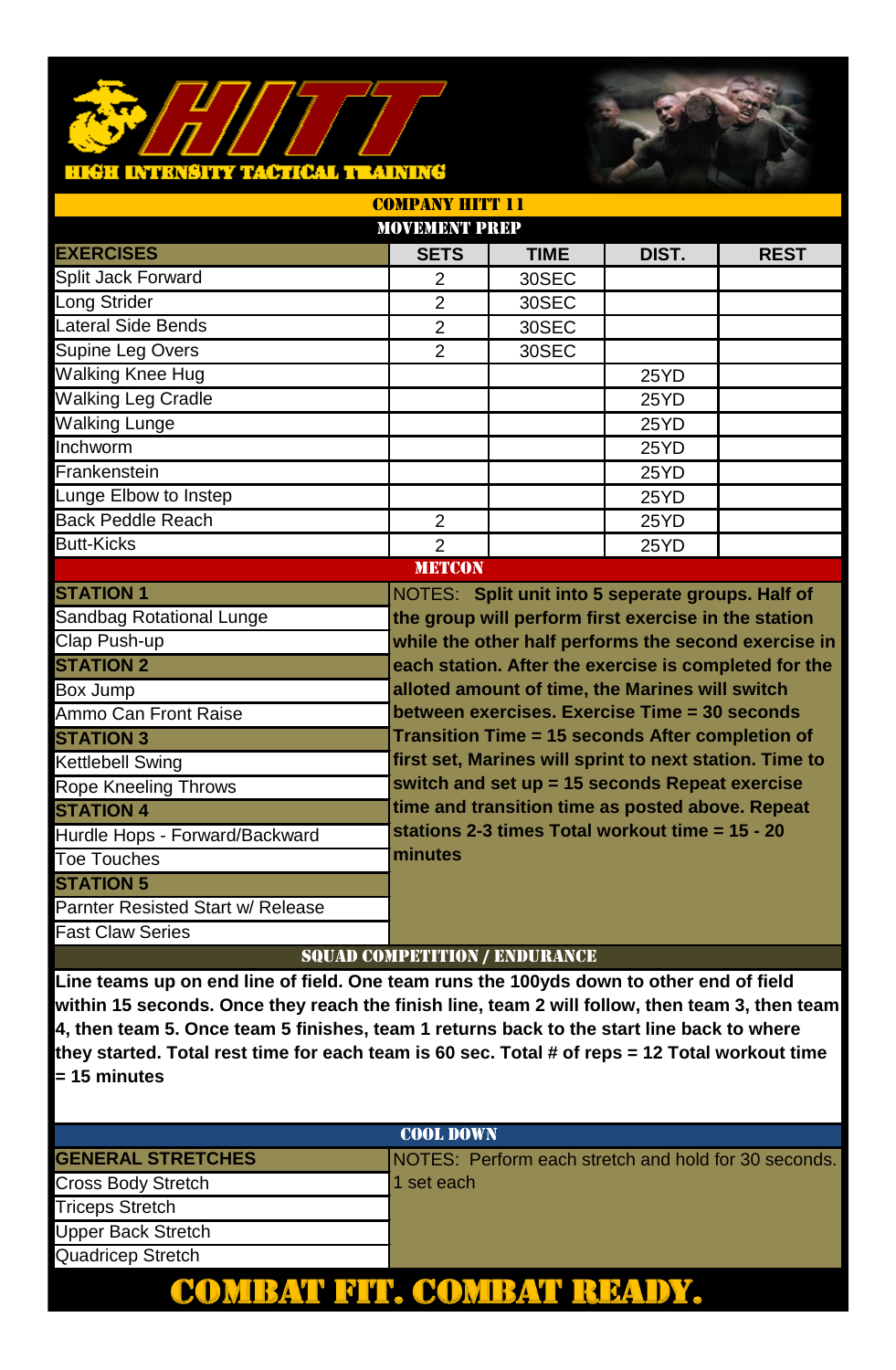#### **TACTICAL TRAINING** н Эн түрэд **U.S.**



| <b>COMPANY HITT 12</b>               |                |                                                         |       |                                                       |  |
|--------------------------------------|----------------|---------------------------------------------------------|-------|-------------------------------------------------------|--|
| <b>MOVEMENT PREP</b>                 |                |                                                         |       |                                                       |  |
| <b>EXERCISES</b>                     | <b>SETS</b>    | <b>TIME</b>                                             | DIST. | <b>REST</b>                                           |  |
| <b>Mountain Climbers</b>             | 1              | 30SEC                                                   |       |                                                       |  |
| <b>Stationary Forward Lunge</b>      | 1              | 30SEC                                                   |       |                                                       |  |
| <b>Stationary Squat</b>              | 1              | 30SEC                                                   |       |                                                       |  |
| Supine Straight Leg Raise            | $\overline{2}$ | 30SEC                                                   |       |                                                       |  |
| <b>Walking Knee Hug</b>              |                |                                                         | 25YD  |                                                       |  |
| <b>Walking Leg Cradle</b>            |                |                                                         | 25YD  |                                                       |  |
| <b>Walking Lunge</b>                 |                |                                                         | 25YD  |                                                       |  |
| Inchworm                             |                |                                                         | 25YD  |                                                       |  |
| Frankenstein                         |                |                                                         | 25YD  |                                                       |  |
| Lunge Elbow to Instep                |                |                                                         | 25YD  |                                                       |  |
| Back Peddle Reach                    | $\overline{2}$ |                                                         | 25YD  |                                                       |  |
| <b>Butt-Kicks</b>                    | $\mathfrak{p}$ |                                                         | 25YD  |                                                       |  |
|                                      | <b>METCON</b>  |                                                         |       |                                                       |  |
| <b>STATION 1</b>                     |                | NOTES: Split unit into 5 seperate groups. Half of       |       |                                                       |  |
| <b>TRX Burpee</b>                    |                | the group will perform first exercise in the station    |       |                                                       |  |
| Double Kettlebell Push Press         |                |                                                         |       | while the other half performs the second exercise in  |  |
| <b>STATION 2</b>                     |                |                                                         |       | each station. After the exercise is completed for the |  |
| <b>Barbell Front Squat</b>           |                | alloted amount of time, the Marines will switch         |       |                                                       |  |
| Sandbag Single Grip Bent Over Row    |                | between exercises. Exercise Time = 30 seconds           |       |                                                       |  |
| <b>STATION 3</b>                     |                | Transition Time = 15 seconds After completion of        |       |                                                       |  |
| Dumbbell Single Leg Deadlift         |                | first set, Marines will sprint to next station. Time to |       |                                                       |  |
| Med Ball Side Twist Toss             |                | switch and set up = 15 seconds Repeat exercise          |       |                                                       |  |
| <b>STATION 4</b>                     |                | time and transition time as posted above. Repeat        |       |                                                       |  |
| Ladder Skiers                        |                | stations 2-3 times Total workout time = 15 - 20         |       |                                                       |  |
| <b>Rope Corkscrews</b>               | minutes        |                                                         |       |                                                       |  |
| <b>STATION 5</b>                     |                |                                                         |       |                                                       |  |
| <b>Prone Starts</b>                  |                |                                                         |       |                                                       |  |
| <b>Fast Claw Series</b>              |                |                                                         |       |                                                       |  |
| <b>SQUAD COMPETITION / ENDURANCE</b> |                |                                                         |       |                                                       |  |

**Break the Marines into 4 groups. Mark off 25 yards and load 4 sleds with 90lbs. Each Marine must push the sled down and back at least once, the Number of times the sled must travel down and back is dictated by how many Marines are in the largest group.** 

### COOL DOWN **GENERAL STRETCHES** NOTES: Perform each stretch and hold for 30 seconds. Cross Body Stretch 1 set each Triceps Stretch Upper Back Stretch Quadricep Stretch COMBAT FIT. COMBAT READY.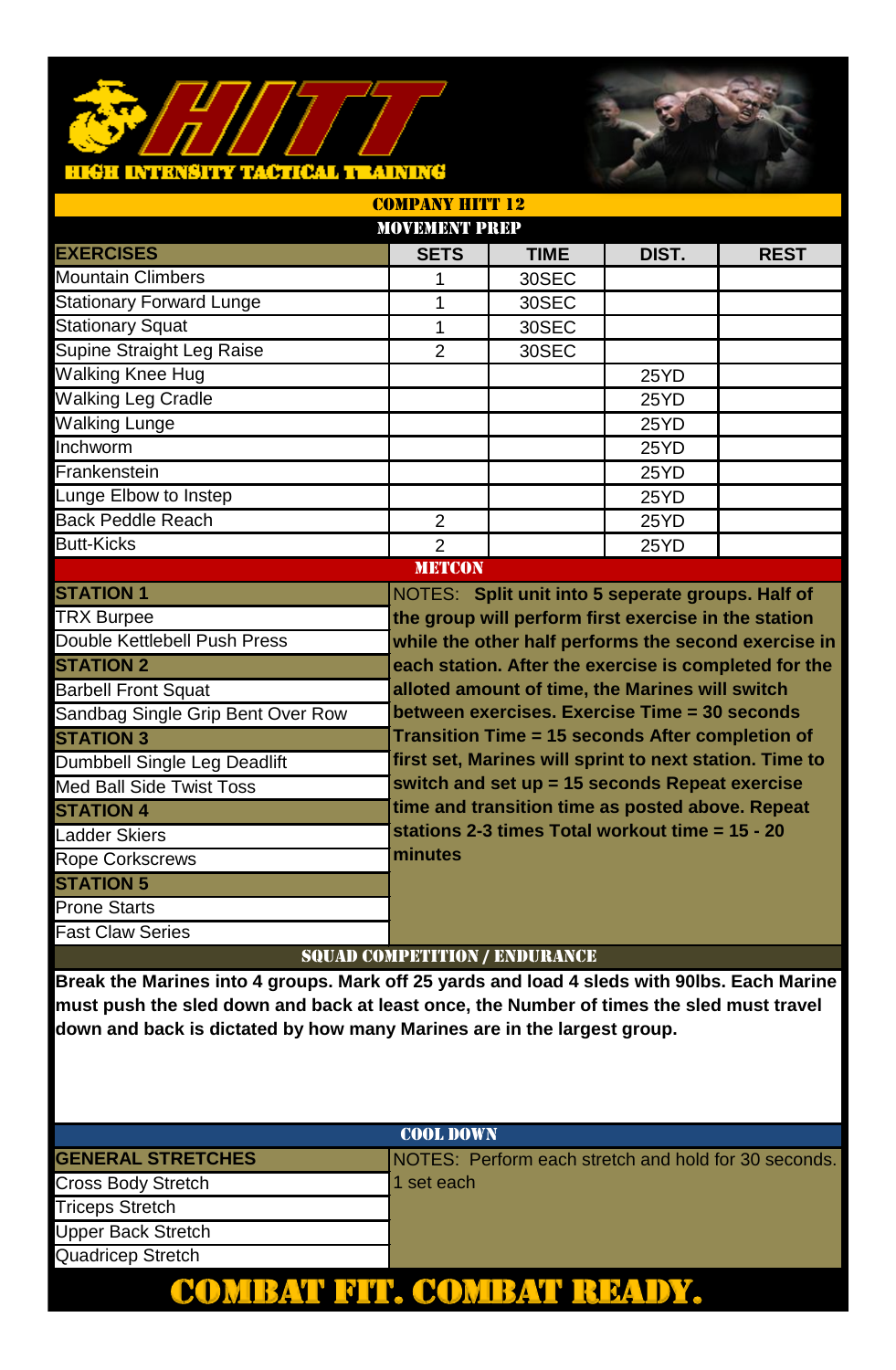### TACTICAL TEAINING **TALE**



| <b>COMPANY HITT 13</b>           |  |                |                                                         |       |                                                      |
|----------------------------------|--|----------------|---------------------------------------------------------|-------|------------------------------------------------------|
| <b>MOVEMENT PREP</b>             |  |                |                                                         |       |                                                      |
| <b>EXERCISES</b>                 |  | <b>SETS</b>    | <b>TIME</b>                                             | DIST. | <b>REST</b>                                          |
| <b>Hip Abduction</b>             |  | 2              | 30SEC                                                   |       |                                                      |
| <b>Hip Adduction</b>             |  | $\overline{2}$ | 30SEC                                                   |       |                                                      |
| <b>Arm Circles</b>               |  | $\mathfrak{p}$ | 30SEC                                                   |       |                                                      |
| Scorpions                        |  | $\overline{2}$ | 30SEC                                                   |       |                                                      |
| Crab Walk                        |  |                |                                                         | 25YD  |                                                      |
| Single Leg Balance               |  |                |                                                         | 25YD  |                                                      |
| Inchworm                         |  |                |                                                         | 25YD  |                                                      |
| Walking Knee Hug                 |  |                |                                                         | 25YD  |                                                      |
| Frankenstein                     |  |                |                                                         | 25YD  |                                                      |
| Lunge w/ Side Reach              |  |                |                                                         | 25YD  |                                                      |
| Plank Leg Extension              |  | $\overline{2}$ | 30SEC                                                   |       |                                                      |
| Donkey Kicks                     |  | 1              | 30SEC                                                   |       |                                                      |
|                                  |  | <b>METCON</b>  |                                                         |       |                                                      |
| <b>STATION 1</b>                 |  |                | NOTES: Split unit into 5 seperate groups. Half of       |       |                                                      |
| Landmine Lateral Lunge           |  |                | the group will perform first exercise in the station    |       |                                                      |
| <b>Barbell Military Press</b>    |  |                |                                                         |       | while the other half performs the second exercise in |
| <b>STATION 2</b>                 |  |                | each station. After the exercise is completed for the   |       |                                                      |
| Sandbag Bear Hug Squat           |  |                | alloted amount of time, the Marines will switch         |       |                                                      |
| <b>TRX Hamstring Curl</b>        |  |                | between exercises. Exercise Time = 30 seconds           |       |                                                      |
| <b>STATION 3</b>                 |  |                | Transition Time = 15 seconds After completion of        |       |                                                      |
| Kettlebell Clean - Single Arm    |  |                | first set, Marines will sprint to next station. Time to |       |                                                      |
| Med Ball Wood Choppers           |  |                | switch and set up = 15 seconds Repeat exercise          |       |                                                      |
| <b>STATION 4</b>                 |  |                | time and transition time as posted above. Repeat        |       |                                                      |
| Cone Box Drill #1                |  |                | stations 2-3 times Total workout time = 15 - 20         |       |                                                      |
| <b>Rope Uppercuts</b>            |  | minutes        |                                                         |       |                                                      |
| <b>STATION 5</b>                 |  |                |                                                         |       |                                                      |
| <b>TRX Sprinter Start Series</b> |  |                |                                                         |       |                                                      |
| Ankling                          |  |                |                                                         |       |                                                      |
|                                  |  |                | <b>SOUAD COMPETITION / ENDURANCE</b>                    |       |                                                      |

| <b>COOL DOWN</b>         |                                                      |  |  |  |
|--------------------------|------------------------------------------------------|--|--|--|
| <b>GENERAL STRETCHES</b> | NOTES: Perform each stretch and hold for 30 seconds. |  |  |  |
| <b>Glute Stretch</b>     | 1 set each                                           |  |  |  |
| <b>Hamstring Stretch</b> |                                                      |  |  |  |
| Quadricep Stretch        |                                                      |  |  |  |
| <b>Shoulder Stretch</b>  |                                                      |  |  |  |
|                          | COM                                                  |  |  |  |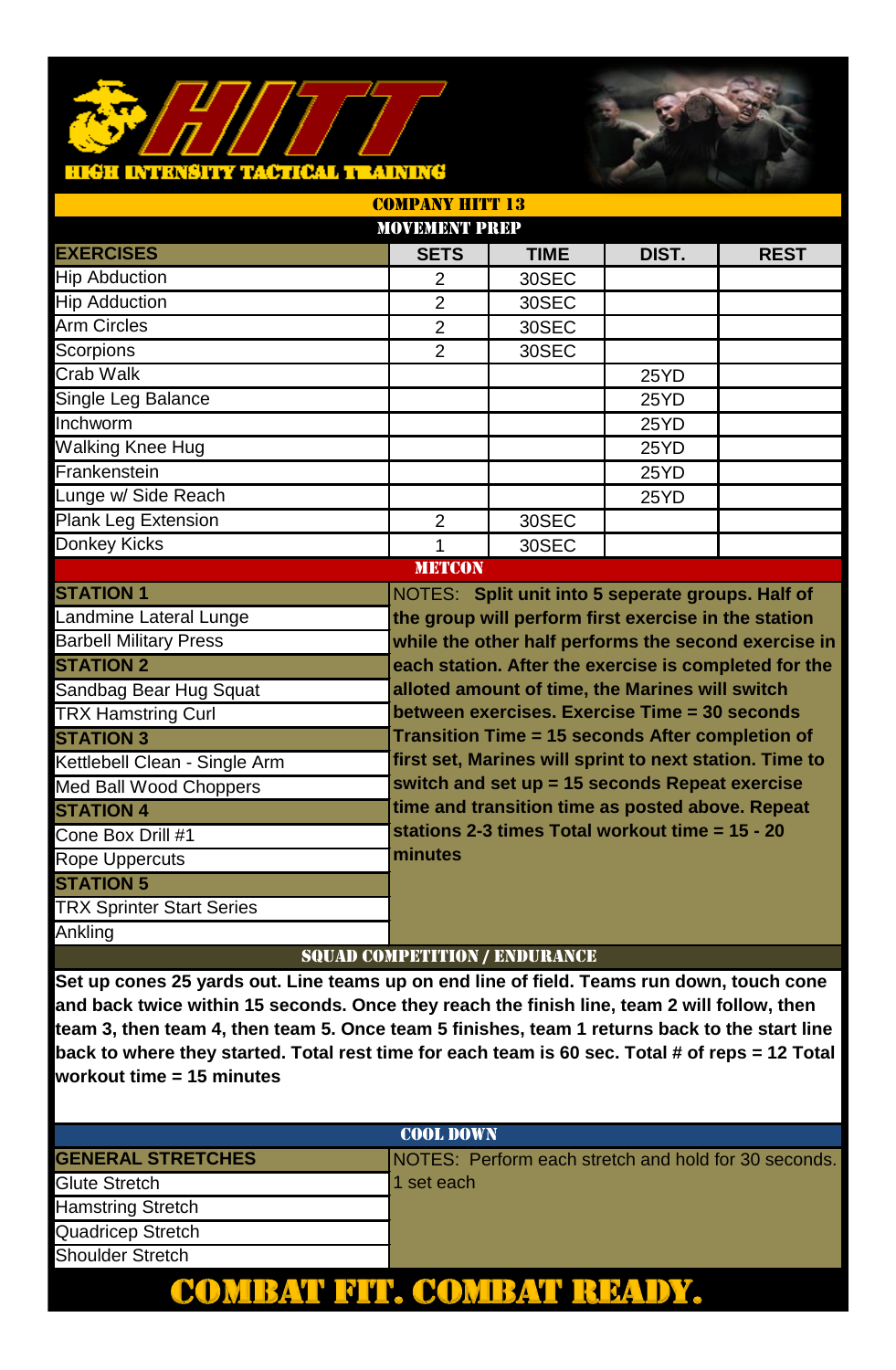### <mark>CTICAL TRAINING</mark> -30



| <b>COMPANY HITT 14</b>          |                                      |             |                                                         |                                                       |  |
|---------------------------------|--------------------------------------|-------------|---------------------------------------------------------|-------------------------------------------------------|--|
| <b>MOVEMENT PREP</b>            |                                      |             |                                                         |                                                       |  |
| <b>EXERCISES</b>                | <b>SETS</b>                          | <b>TIME</b> | DIST.                                                   | <b>REST</b>                                           |  |
| <b>Hip Abduction</b>            | 2                                    | 30SEC       |                                                         |                                                       |  |
| <b>Hip Adduction</b>            | $\overline{2}$                       | 30SEC       |                                                         |                                                       |  |
| <b>Arm Circles</b>              | $\mathfrak{p}$                       | 30SEC       |                                                         |                                                       |  |
| Scorpions                       | $\overline{2}$                       | 30SEC       |                                                         |                                                       |  |
| Crab Walk                       |                                      |             | 25YD                                                    |                                                       |  |
| Single Leg Balance              |                                      |             | 25YD                                                    |                                                       |  |
| Inchworm                        |                                      |             | 25YD                                                    |                                                       |  |
| <b>Walking Knee Hug</b>         |                                      |             | 25YD                                                    |                                                       |  |
| Frankenstein                    |                                      |             | 25YD                                                    |                                                       |  |
| Power Skip (Height)             |                                      |             | 25YD                                                    |                                                       |  |
| Supine Leg Overs                | $\overline{2}$                       | 30SEC       |                                                         |                                                       |  |
| Donkey Kicks                    | 1                                    | 30SEC       |                                                         |                                                       |  |
|                                 | <b>METCON</b>                        |             |                                                         |                                                       |  |
| <b>STATION 1</b>                |                                      |             | NOTES: Split unit into 5 seperate groups. Half of       |                                                       |  |
| Rope Alternating Waves w/ Lunge |                                      |             | the group will perform first exercise in the station    |                                                       |  |
| TRX Spider Man Push-up          |                                      |             |                                                         | while the other half performs the second exercise in  |  |
| <b>STATION 2</b>                |                                      |             |                                                         | each station. After the exercise is completed for the |  |
| Sandbag Overhead Squat          |                                      |             | alloted amount of time, the Marines will switch         |                                                       |  |
| <b>Rope Squat Pulls</b>         |                                      |             | between exercises. Exercise Time = 30 seconds           |                                                       |  |
| <b>STATION 3</b>                |                                      |             | Transition Time = 15 seconds After completion of        |                                                       |  |
| Kettlebell Swing-Single Arm     |                                      |             | first set, Marines will sprint to next station. Time to |                                                       |  |
| <b>Hanging Windmills</b>        |                                      |             | switch and set up = 15 seconds Repeat exercise          |                                                       |  |
| <b>STATION 4</b>                |                                      |             | time and transition time as posted above. Repeat        |                                                       |  |
| Ladder Icky Shuffle             |                                      |             | stations 2-3 times Total workout time = 15 - 20         |                                                       |  |
| Figure 8's                      | minutes                              |             |                                                         |                                                       |  |
| <b>STATION 5</b>                |                                      |             |                                                         |                                                       |  |
| <b>Falling Starts</b>           |                                      |             |                                                         |                                                       |  |
| Ankling w/ Butt Kick            |                                      |             |                                                         |                                                       |  |
|                                 | <b>SOUAD COMPETITION / ENDURANCE</b> |             |                                                         |                                                       |  |

| A.P. and an action of    |                                                      |  |
|--------------------------|------------------------------------------------------|--|
| <b>COOL DOWN</b>         |                                                      |  |
| <b>GENERAL STRETCHES</b> | NOTES: Perform each stretch and hold for 30 seconds. |  |
| Glute Stretch            | 1 set each                                           |  |
| <b>Hamstring Stretch</b> |                                                      |  |
| Quadricep Stretch        |                                                      |  |
| <b>Shoulder Stretch</b>  |                                                      |  |
|                          |                                                      |  |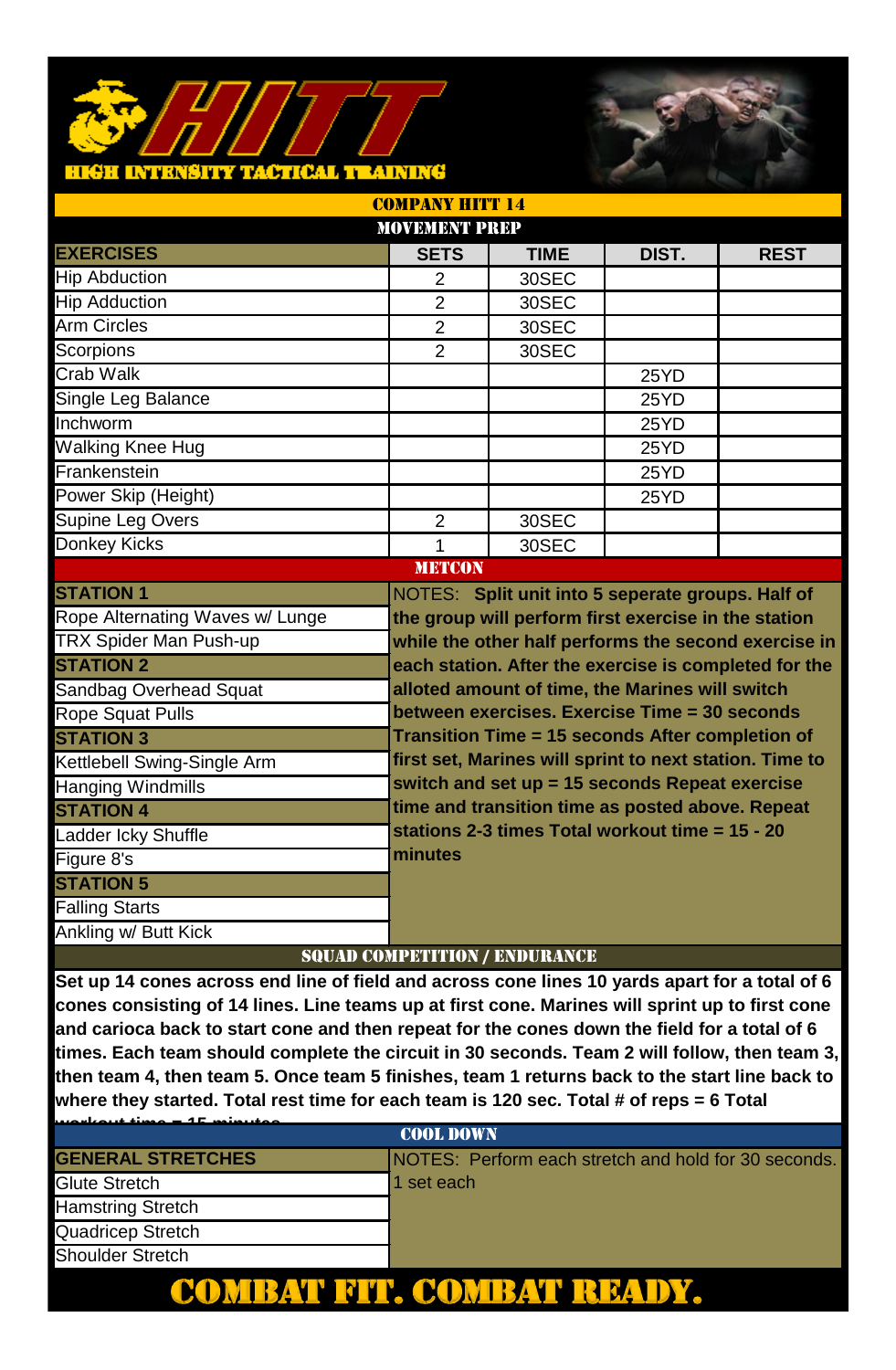#### TACITCAL TEATNING **TALE** u u t



| <b>COMPANY HITT 15</b>         |         |                |                                      |                                                         |                                                       |
|--------------------------------|---------|----------------|--------------------------------------|---------------------------------------------------------|-------------------------------------------------------|
| <b>MOVEMENT PREP</b>           |         |                |                                      |                                                         |                                                       |
| <b>EXERCISES</b>               |         | <b>SETS</b>    | <b>TIME</b>                          | DIST.                                                   | <b>REST</b>                                           |
| <b>Hip Abduction</b>           |         | 2              | 30SEC                                |                                                         |                                                       |
| <b>Hip Adduction</b>           |         | $\overline{2}$ | 30SEC                                |                                                         |                                                       |
| <b>Arm Circles</b>             |         | $\mathfrak{p}$ | 30SEC                                |                                                         |                                                       |
| Scorpions                      |         | $\overline{2}$ | 30SEC                                |                                                         |                                                       |
| Crab Walk                      |         |                |                                      | 25YD                                                    |                                                       |
| Single Leg Balance             |         |                |                                      | 25YD                                                    |                                                       |
| Inchworm                       |         |                |                                      | 25YD                                                    |                                                       |
| Walking Knee Hug               |         |                |                                      | 25YD                                                    |                                                       |
| Frankenstein                   |         |                |                                      | 25YD                                                    |                                                       |
| Power Skip (Height)            |         |                |                                      | 25YD                                                    |                                                       |
| Supine Leg Overs               |         | $\overline{2}$ | 30SEC                                |                                                         |                                                       |
| Groiners                       |         | 1              | 30SEC                                |                                                         |                                                       |
|                                |         | <b>METCON</b>  |                                      |                                                         |                                                       |
| <b>STATION 1</b>               |         |                |                                      | NOTES: Split unit into 5 seperate groups. Half of       |                                                       |
| TRX Lunge W/Hop                |         |                |                                      | the group will perform first exercise in the station    |                                                       |
| Depth Push-up                  |         |                |                                      |                                                         | while the other half performs the second exercise in  |
| <b>STATION 2</b>               |         |                |                                      |                                                         | each station. After the exercise is completed for the |
| Box Depth Jump to Sprint       |         |                |                                      | alloted amount of time, the Marines will switch         |                                                       |
| Med Ball Slams                 |         |                |                                      | between exercises. Exercise Time = 30 seconds           |                                                       |
| <b>STATION 3</b>               |         |                |                                      | Transition Time = 15 seconds After completion of        |                                                       |
| Sandbag Goodmorning            |         |                |                                      | first set, Marines will sprint to next station. Time to |                                                       |
| <b>Russian Twist</b>           |         |                |                                      | switch and set up = 15 seconds Repeat exercise          |                                                       |
| <b>STATION 4</b>               |         |                |                                      | time and transition time as posted above. Repeat        |                                                       |
| <b>Hurdle Lateral Skip</b>     |         |                |                                      | stations 2-3 times Total workout time = 15 - 20         |                                                       |
| <b>Rope Double Waves</b>       | minutes |                |                                      |                                                         |                                                       |
| <b>STATION 5</b>               |         |                |                                      |                                                         |                                                       |
| Mountain Climber Starts        |         |                |                                      |                                                         |                                                       |
| Straight Leg Shuffle to Sprint |         |                |                                      |                                                         |                                                       |
|                                |         |                | <b>SOUAD COMPETITION / ENDURANCE</b> |                                                         |                                                       |

**Team vs. Team event. One Marine is in prone position at start line while the other Marine is 15 yards away in a prone position facing the other Marine. Another cone (finish cone) is place 25 Yards behind the 15 Yard cone. On the "go" command, the Marine in prone position will try to catch the Marine backpeddling to the finish line. If a Marine backpeddling gets beat to the finish line, they must do 5 clap push-ups. Alternate the drill for the next rep. Total rest time for each team is 80 sec. Total # of reps = 8 Total workout time = 15 minutes**

### **GENERAL STRETCHES** NOTES: Perform each stretch and hold for 30 seconds. Chest Stretch 1 set each Upper Back Stretch Quadricep Stretch Hamstring Stretch COOL DOWN COMBAT FIT. COMBAT READY.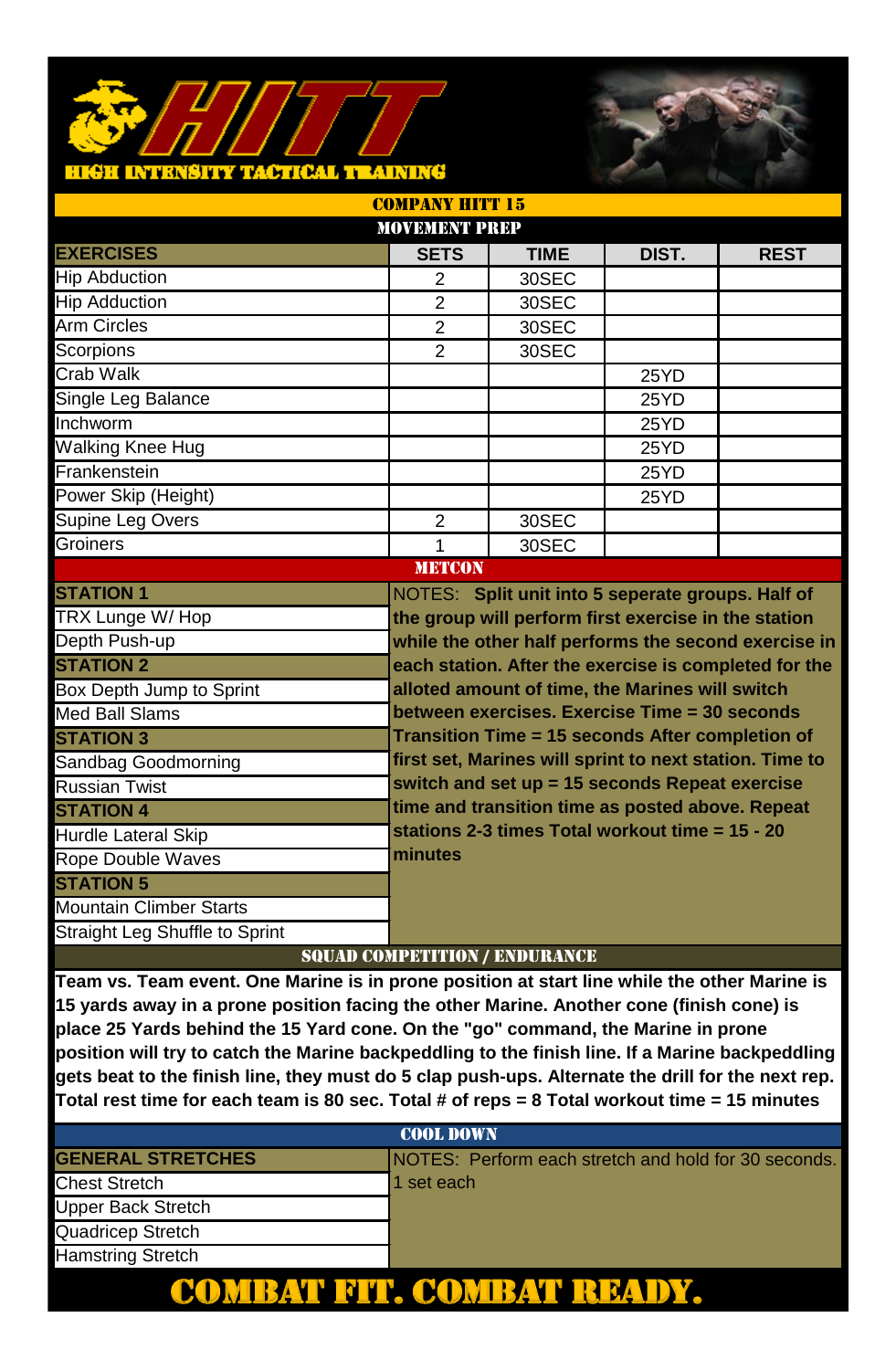### **TACTICAL TEATNING TALE**



| <b>COMPANY HITT 16</b>           |  |                |                                      |                                                         |                                                       |
|----------------------------------|--|----------------|--------------------------------------|---------------------------------------------------------|-------------------------------------------------------|
| <b>MOVEMENT PREP</b>             |  |                |                                      |                                                         |                                                       |
| <b>EXERCISES</b>                 |  | <b>SETS</b>    | <b>TIME</b>                          | DIST.                                                   | <b>REST</b>                                           |
| <b>Hip Abduction</b>             |  | 2              | 30SEC                                |                                                         |                                                       |
| <b>Hip Adduction</b>             |  | $\overline{2}$ | 30SEC                                |                                                         |                                                       |
| <b>Arm Circles</b>               |  | $\mathfrak{p}$ | 30SEC                                |                                                         |                                                       |
| Scorpions                        |  | $\overline{2}$ | 30SEC                                |                                                         |                                                       |
| Crab Walk                        |  |                |                                      | 25YD                                                    |                                                       |
| Single Leg Balance               |  |                |                                      | 25YD                                                    |                                                       |
| Inchworm                         |  |                |                                      | 25YD                                                    |                                                       |
| Walking Knee Hug                 |  |                |                                      | 25YD                                                    |                                                       |
| Frankenstein                     |  |                |                                      | 25YD                                                    |                                                       |
| Lunge w/ Side Reach              |  |                |                                      | 25YD                                                    |                                                       |
| Plank Leg Extension              |  | $\overline{2}$ | 30SEC                                |                                                         |                                                       |
| Donkey Kicks                     |  | 1              | 30SEC                                |                                                         |                                                       |
|                                  |  | <b>METCON</b>  |                                      |                                                         |                                                       |
| <b>STATION 1</b>                 |  |                |                                      | NOTES: Split unit into 5 seperate groups. Half of       |                                                       |
| Landmine Lateral Lunge           |  |                |                                      | the group will perform first exercise in the station    |                                                       |
| <b>Barbell Military Press</b>    |  |                |                                      |                                                         | while the other half performs the second exercise in  |
| <b>STATION 2</b>                 |  |                |                                      |                                                         | each station. After the exercise is completed for the |
| Sandbag Bear Hug Squat           |  |                |                                      | alloted amount of time, the Marines will switch         |                                                       |
| <b>TRX Hamstring Curl</b>        |  |                |                                      | between exercises. Exercise Time = 30 seconds           |                                                       |
| <b>STATION 3</b>                 |  |                |                                      | Transition Time = 15 seconds After completion of        |                                                       |
| Kettlebell Clean - Single Arm    |  |                |                                      | first set, Marines will sprint to next station. Time to |                                                       |
| Med Ball Wood Choppers           |  |                |                                      | switch and set up = 15 seconds Repeat exercise          |                                                       |
| <b>STATION 4</b>                 |  |                |                                      | time and transition time as posted above. Repeat        |                                                       |
| Cone Box Drill #1                |  |                |                                      | stations 2-3 times Total workout time = 15 - 20         |                                                       |
| <b>Rope Uppercuts</b>            |  | minutes        |                                      |                                                         |                                                       |
| <b>STATION 5</b>                 |  |                |                                      |                                                         |                                                       |
| <b>TRX Sprinter Start Series</b> |  |                |                                      |                                                         |                                                       |
| Ankling                          |  |                |                                      |                                                         |                                                       |
|                                  |  |                | <b>SOUAD COMPETITION / ENDURANCE</b> |                                                         |                                                       |

| <b>COOL DOWN</b>         |                                                      |  |
|--------------------------|------------------------------------------------------|--|
| <b>GENERAL STRETCHES</b> | NOTES: Perform each stretch and hold for 30 seconds. |  |
| Glute Stretch            | 1 set each                                           |  |
| <b>Hamstring Stretch</b> |                                                      |  |
| Quadricep Stretch        |                                                      |  |
| Shoulder Stretch         |                                                      |  |
|                          |                                                      |  |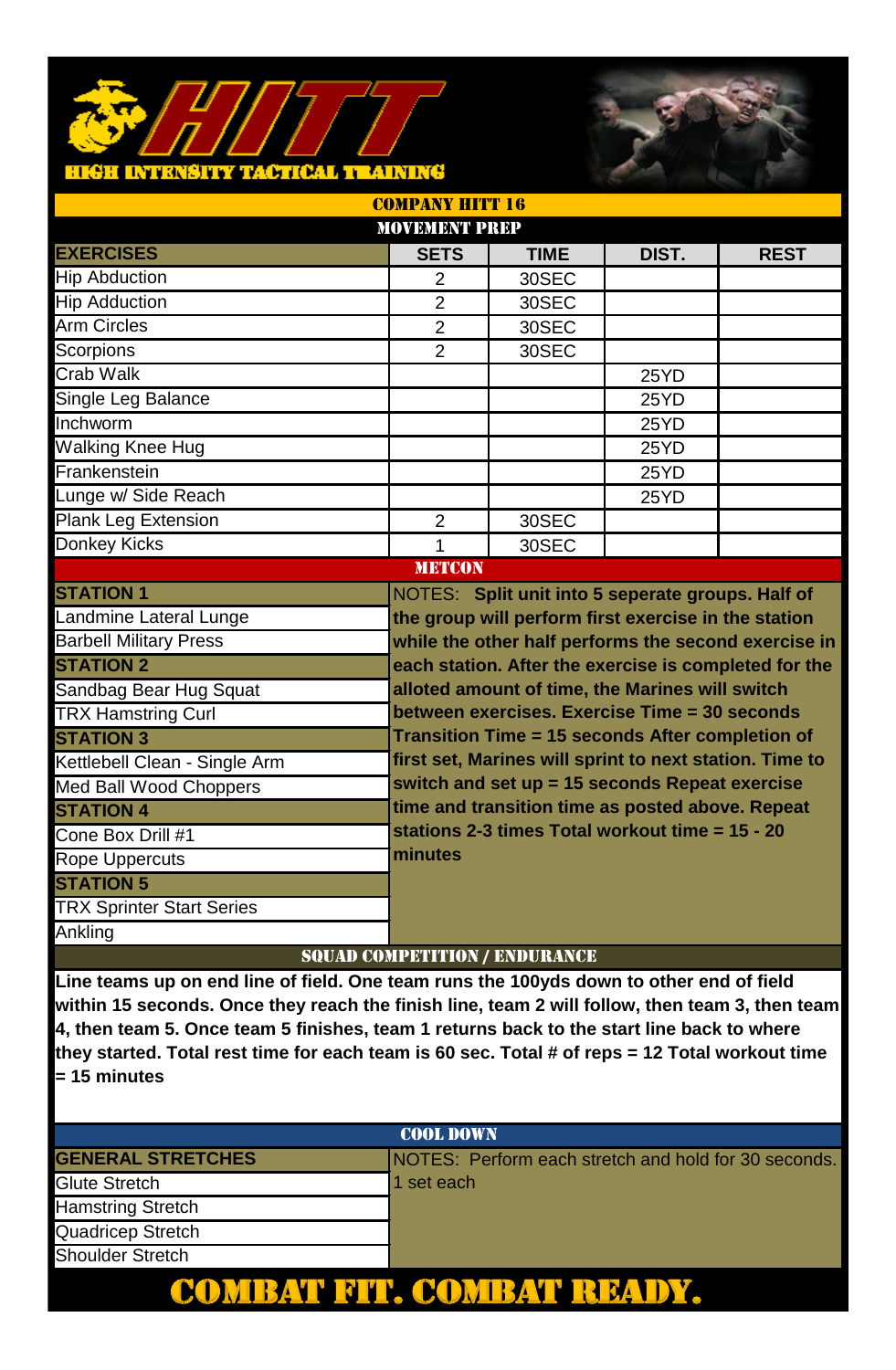#### **TACTICAL TRAINING** нен күрк H B Y



| <b>COMPANY HITT 17</b>                                                                             |                                      |                                                         |       |                                                      |
|----------------------------------------------------------------------------------------------------|--------------------------------------|---------------------------------------------------------|-------|------------------------------------------------------|
| MOVEMENT PREP                                                                                      |                                      |                                                         |       |                                                      |
| <b>EXERCISES</b>                                                                                   | <b>SETS</b>                          | <b>TIME</b>                                             | DIST. | <b>REST</b>                                          |
| <b>Hip Abduction</b>                                                                               | 2                                    | 30SEC                                                   |       |                                                      |
| <b>Hip Adduction</b>                                                                               | 2                                    | 30SEC                                                   |       |                                                      |
| Arm Circles                                                                                        | $\overline{2}$                       | 30SEC                                                   |       |                                                      |
| Scorpions                                                                                          | $\overline{2}$                       | 30SEC                                                   |       |                                                      |
| Crab Walk                                                                                          |                                      |                                                         | 25YD  |                                                      |
| Single Leg Balance                                                                                 |                                      |                                                         | 25YD  |                                                      |
| Inchworm                                                                                           |                                      |                                                         | 25YD  |                                                      |
| Walking Knee Hug                                                                                   |                                      |                                                         | 25YD  |                                                      |
| Frankenstein                                                                                       |                                      |                                                         | 25YD  |                                                      |
| Power Skip (Height)                                                                                |                                      |                                                         | 25YD  |                                                      |
| Supine Leg Overs                                                                                   | $\overline{2}$                       | 30SEC                                                   |       |                                                      |
| <b>Donkey Kicks</b>                                                                                | $\mathbf{1}$                         | 30SEC                                                   |       |                                                      |
|                                                                                                    | <b>METCON</b>                        |                                                         |       |                                                      |
| <b>STATION 1</b>                                                                                   |                                      | NOTES: Split unit into 5 seperate groups. Half of       |       |                                                      |
| Rope Alternating Waves w/ Lunge                                                                    |                                      | the group will perform first exercise in the station    |       |                                                      |
| TRX Spider Man Push-up                                                                             |                                      |                                                         |       | while the other half performs the second exercise in |
| <b>STATION 2</b>                                                                                   |                                      | each station. After the exercise is completed for the   |       |                                                      |
| Sandbag Overhead Squat                                                                             |                                      | alloted amount of time, the Marines will switch         |       |                                                      |
| <b>Rope Squat Pulls</b>                                                                            |                                      | between exercises. Exercise Time = 30 seconds           |       |                                                      |
| <b>STATION 3</b>                                                                                   |                                      | Transition Time = 15 seconds After completion of        |       |                                                      |
| Kettlebell Swing-Single Arm                                                                        |                                      | first set, Marines will sprint to next station. Time to |       |                                                      |
| <b>Hanging Windmills</b>                                                                           |                                      | switch and set up = 15 seconds Repeat exercise          |       |                                                      |
| <b>STATION 4</b>                                                                                   |                                      | time and transition time as posted above. Repeat        |       |                                                      |
| Ladder Icky Shuffle                                                                                |                                      | stations 2-3 times Total workout time = 15 - 20         |       |                                                      |
| Figure 8's                                                                                         | minutes                              |                                                         |       |                                                      |
| <b>STATION 5</b>                                                                                   |                                      |                                                         |       |                                                      |
| <b>Falling Starts</b>                                                                              |                                      |                                                         |       |                                                      |
| Ankling w/ Butt Kick                                                                               |                                      |                                                         |       |                                                      |
|                                                                                                    | <b>SQUAD COMPETITION / ENDURANCE</b> |                                                         |       |                                                      |
| <b>Drook the Merines into A groupe, Mark off 35 varde and lead A clode with 00lbs. Each Merine</b> |                                      |                                                         |       |                                                      |

**Break the Marines into 4 groups. Mark off 25 yards and load 4 sleds with 90lbs. Each Marine must push the sled down and back at least once, the Number of times the sled must travel down and back is dictated by how many Marines are in the largest group.** 

# **GENERAL STRETCHES** NOTES: Perform each stretch and hold for 30 seconds. Glute Stretch 1 set each Hamstring Stretch Quadricep Stretch Shoulder Stretch COOL DOWN COMBAT FIT. COMBAT READY.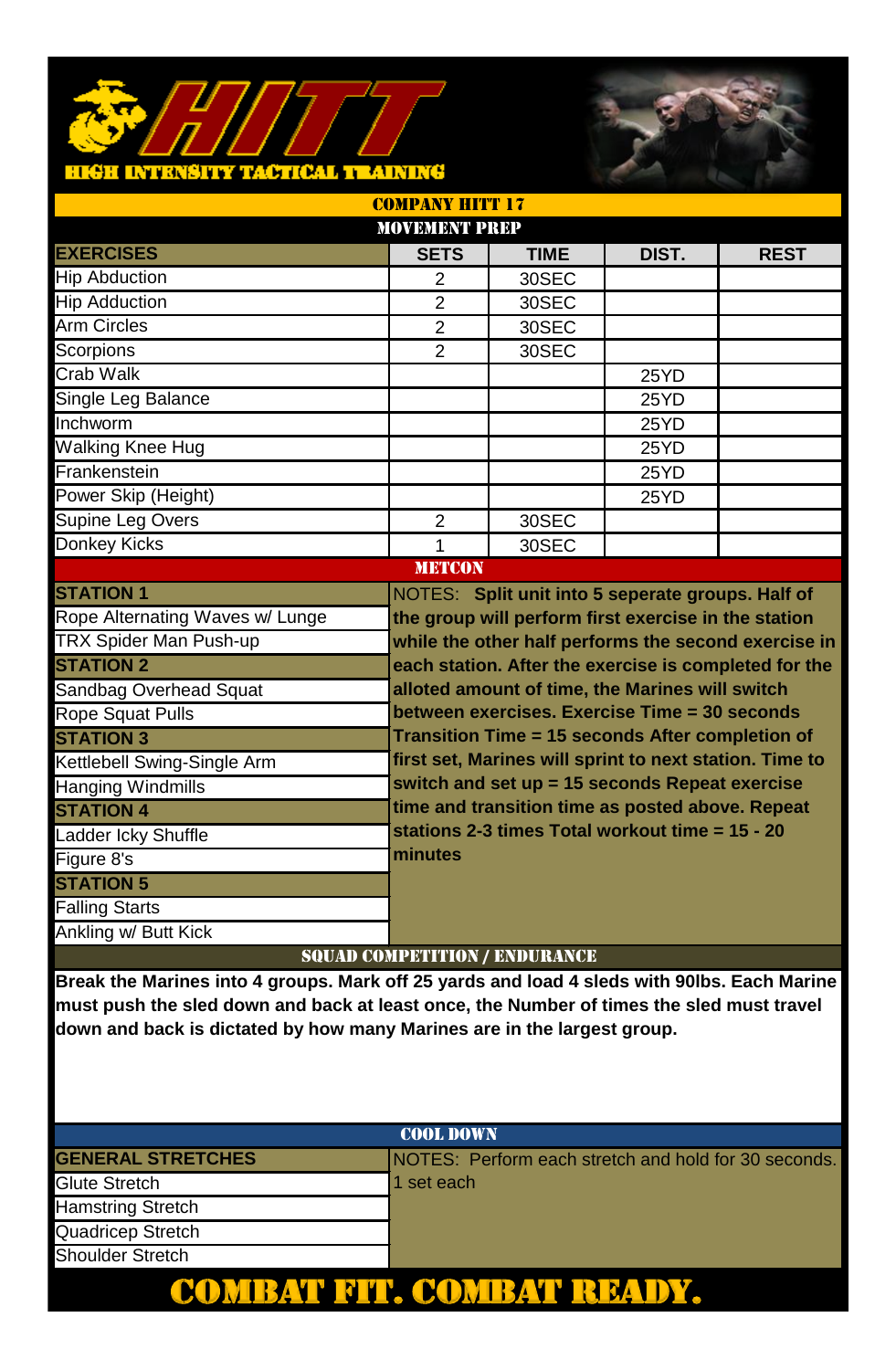### <mark>hkëh intensity tactical training</mark>



| <b>MOVEMENT PREP</b>           |                                      |                                                         |       |             |
|--------------------------------|--------------------------------------|---------------------------------------------------------|-------|-------------|
| <b>EXERCISES</b>               | <b>SETS</b>                          | <b>TIME</b>                                             | DIST. | <b>REST</b> |
| <b>Hip Abduction</b>           | $\overline{2}$                       | 30SEC                                                   |       |             |
| <b>Hip Adduction</b>           | 2                                    | 30SEC                                                   |       |             |
| <b>Arm Circles</b>             | $\overline{2}$                       | 30SEC                                                   |       |             |
| Scorpions                      | $\overline{2}$                       | 30SEC                                                   |       |             |
| Crab Walk                      |                                      |                                                         | 25YD  |             |
| Single Leg Balance             |                                      |                                                         | 25YD  |             |
| Inchworm                       |                                      |                                                         | 25YD  |             |
| <b>Walking Knee Hug</b>        |                                      |                                                         | 25YD  |             |
| Frankenstein                   |                                      |                                                         | 25YD  |             |
| Power Skip (Height)            |                                      |                                                         | 25YD  |             |
| Supine Leg Overs               | $\overline{2}$                       | 30SEC                                                   |       |             |
| Groiners                       | 1                                    | 30SEC                                                   |       |             |
|                                | <b>METCON</b>                        |                                                         |       |             |
| <b>STATION 1</b>               |                                      | NOTES: Split unit into 5 seperate groups. Half of       |       |             |
| TRX Lunge W/Hop                |                                      | the group will perform first exercise in the station    |       |             |
| Depth Push-up                  |                                      | while the other half performs the second exercise in    |       |             |
| <b>STATION 2</b>               |                                      | each station. After the exercise is completed for the   |       |             |
| Box Depth Jump to Sprint       |                                      | alloted amount of time, the Marines will switch         |       |             |
| Med Ball Slams                 |                                      | between exercises. Exercise Time = 30 seconds           |       |             |
| <b>STATION 3</b>               |                                      | Transition Time = 15 seconds After completion of        |       |             |
| Sandbag Goodmorning            |                                      | first set, Marines will sprint to next station. Time to |       |             |
| <b>Russian Twist</b>           |                                      | switch and set up = 15 seconds Repeat exercise          |       |             |
| <b>STATION 4</b>               |                                      | time and transition time as posted above. Repeat        |       |             |
| Hurdle Lateral Skip            |                                      | stations 2-3 times Total workout time = 15 - 20         |       |             |
| <b>Rope Double Waves</b>       | minutes                              |                                                         |       |             |
| <b>STATION 5</b>               |                                      |                                                         |       |             |
| <b>Mountain Climber Starts</b> |                                      |                                                         |       |             |
| Straight Leg Shuffle to Sprint |                                      |                                                         |       |             |
|                                | <b>SOUAD COMPETITION / ENDURANCE</b> |                                                         |       |             |

COMPANY HITT 18

| <b>AF</b> activities<br>مرجعته فتنسباه منتب |                                                      |  |
|---------------------------------------------|------------------------------------------------------|--|
| <b>COOL DOWN</b>                            |                                                      |  |
| <b>GENERAL STRETCHES</b>                    | NOTES: Perform each stretch and hold for 30 seconds. |  |
| <b>Chest Stretch</b>                        | 1 set each                                           |  |
| Upper Back Stretch                          |                                                      |  |
| Quadricep Stretch                           |                                                      |  |
| <b>Hamstring Stretch</b>                    |                                                      |  |
|                                             |                                                      |  |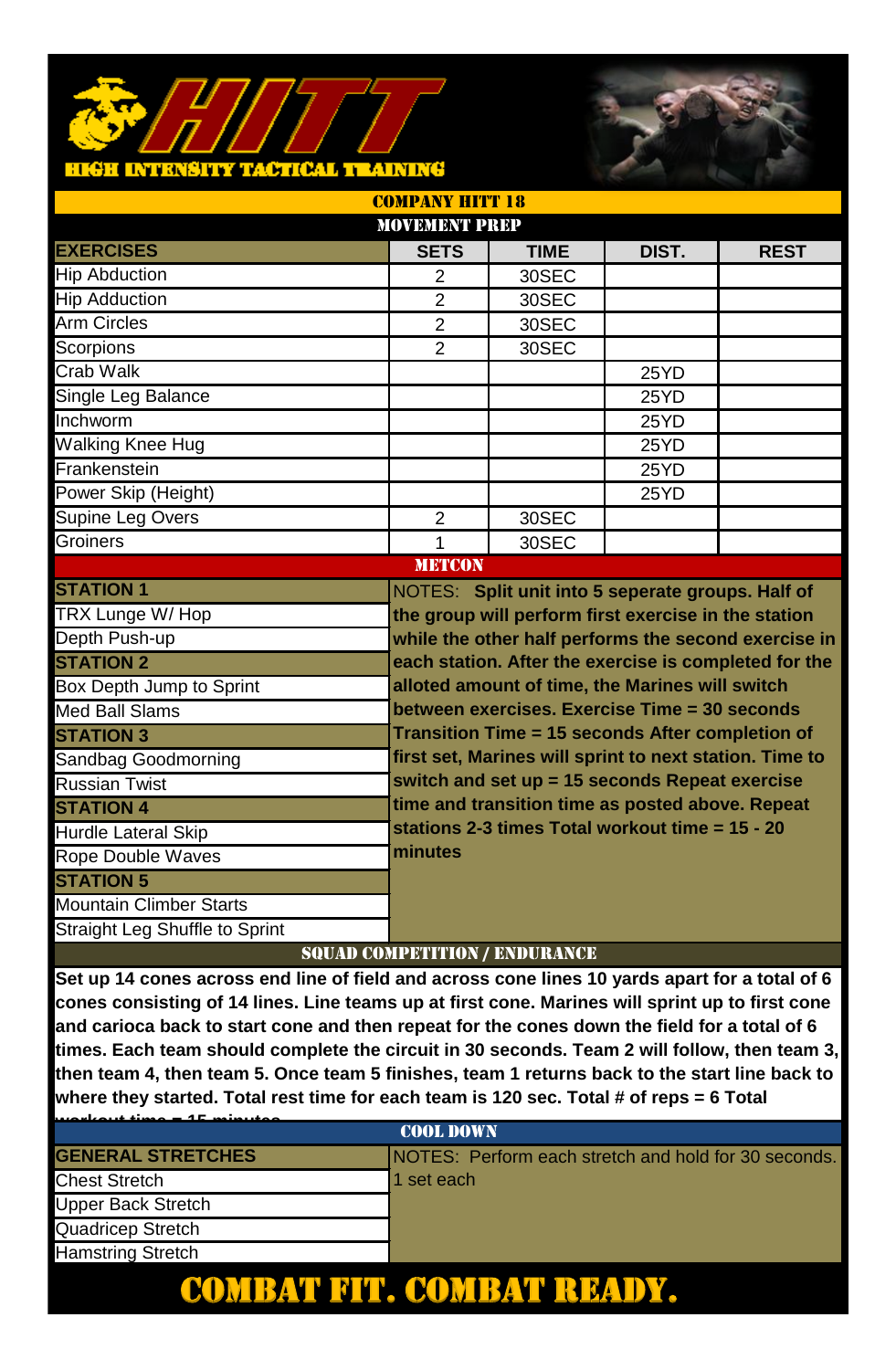### **TACTICAL TRAINING INTERNETTE**



| <b>MOVEMENT PREP</b>           |                                      |                                                                                                              |       |                                                       |
|--------------------------------|--------------------------------------|--------------------------------------------------------------------------------------------------------------|-------|-------------------------------------------------------|
| <b>EXERCISES</b>               | <b>SETS</b>                          | <b>TIME</b>                                                                                                  | DIST. | <b>REST</b>                                           |
| Arm Circles                    | $\overline{2}$                       | 30SEC                                                                                                        |       |                                                       |
| <b>Neck Clock</b>              | $\mathfrak{p}$                       | 30SEC                                                                                                        |       |                                                       |
| <b>Fire Hydrants</b>           | $\mathfrak{p}$                       | 30SEC                                                                                                        |       |                                                       |
| <b>Bear Crawl</b>              |                                      |                                                                                                              | 25YD  |                                                       |
| Monster Walk                   |                                      |                                                                                                              | 25YD  |                                                       |
| Spiderman                      |                                      |                                                                                                              | 25YD  |                                                       |
| Inchworm                       |                                      |                                                                                                              | 25YD  |                                                       |
| Single Leg Balance             |                                      |                                                                                                              | 25YD  |                                                       |
| Frankenstein                   |                                      |                                                                                                              | 25YD  |                                                       |
| Lunge Elbow to Instep          |                                      |                                                                                                              | 25YD  |                                                       |
| Lunge w/ Twist                 |                                      |                                                                                                              | 25YD  |                                                       |
| Crab Walk                      |                                      |                                                                                                              | 25YD  |                                                       |
|                                | <b>METCON</b>                        |                                                                                                              |       |                                                       |
| <b>STATION 1</b>               |                                      | NOTES: Split unit into 5 seperate groups. Half of                                                            |       |                                                       |
| Ammo Can Lateral Lunge         |                                      | the group will perform first exercise in the station<br>while the other half performs the second exercise in |       |                                                       |
| <b>TRX Chest Press</b>         |                                      |                                                                                                              |       |                                                       |
| <b>STATION 2</b>               |                                      |                                                                                                              |       | each station. After the exercise is completed for the |
| Kettlebell Goblet Squat        |                                      | alloted amount of time, the Marines will switch                                                              |       |                                                       |
| Pull-ups                       |                                      | between exercises. Exercise Time = 30 seconds                                                                |       |                                                       |
| <b>STATION 3</b>               |                                      | Transition Time = 15 seconds After completion of                                                             |       |                                                       |
| Sandbag Deadlift               |                                      | first set, Marines will sprint to next station. Time to                                                      |       |                                                       |
| <b>Rope Kneeling Throws</b>    |                                      | switch and set up = 15 seconds Repeat exercise                                                               |       |                                                       |
| <b>STATION 4</b>               |                                      | time and transition time as posted above. Repeat                                                             |       |                                                       |
| Cone J-Hook Reverse Sprint     |                                      | stations 2-3 times Total workout time = 15 - 20                                                              |       |                                                       |
| <b>Flutter Kicks</b>           | minutes                              |                                                                                                              |       |                                                       |
| <b>STATION 5</b>               |                                      |                                                                                                              |       |                                                       |
| <b>Wall Drill Series</b>       |                                      |                                                                                                              |       |                                                       |
| Straight Leg Shuffle to Sprint |                                      |                                                                                                              |       |                                                       |
|                                | <b>SOUAD COMPETITION / ENDURANCE</b> |                                                                                                              |       |                                                       |

COMPANY HITT 19

| <b>COOL DOWN</b>          |                                                              |  |
|---------------------------|--------------------------------------------------------------|--|
| <b>GENERAL STRETCHES</b>  | <b>INOTES: Perform each stretch and hold for 30 seconds.</b> |  |
| <b>Chest Stretch</b>      | 1 set each                                                   |  |
| Cross Body Stretch        |                                                              |  |
| <b>Hip Flexor Stretch</b> |                                                              |  |
| <b>Hamstring Stretch</b>  |                                                              |  |
|                           |                                                              |  |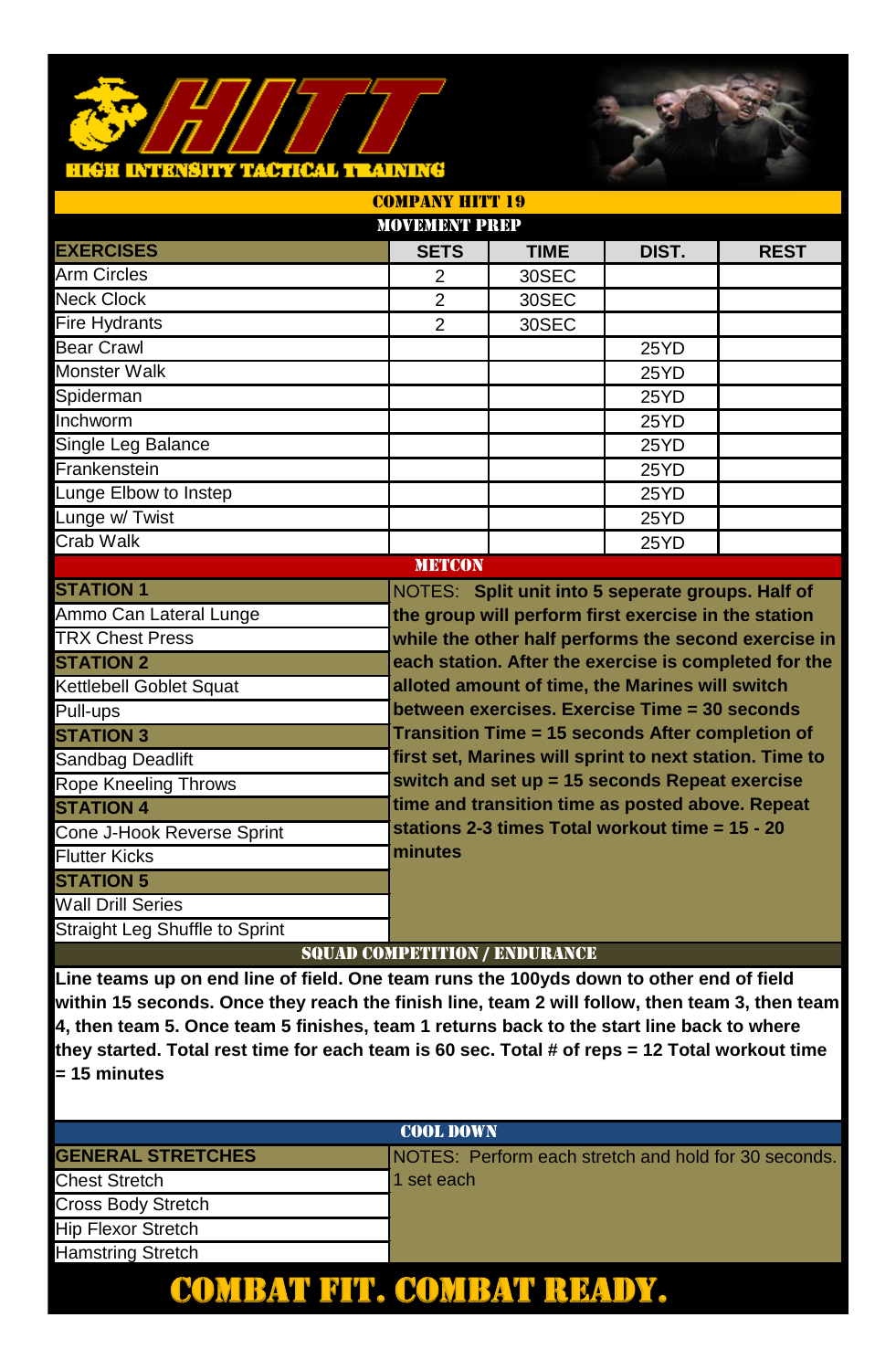# HIGH INTENSITY TAGTICAL IT AINING



|                                                                                             | <b>MOVEMENT PREP</b> |                                                                                                   |       |             |
|---------------------------------------------------------------------------------------------|----------------------|---------------------------------------------------------------------------------------------------|-------|-------------|
| <b>EXERCISES</b>                                                                            | <b>SETS</b>          | <b>TIME</b>                                                                                       | DIST. | <b>REST</b> |
| Arm Circles                                                                                 | $\overline{2}$       | 30SEC                                                                                             |       |             |
| <b>Neck Clock</b>                                                                           | $\mathfrak{p}$       | 30SEC                                                                                             |       |             |
| <b>Fire Hydrants</b>                                                                        | $\overline{2}$       | 30SEC                                                                                             |       |             |
| Prone Leg Overs                                                                             | $\overline{2}$       | 30SEC                                                                                             |       |             |
| <b>Monster Walk</b>                                                                         |                      |                                                                                                   | 25YD  |             |
| Spiderman                                                                                   |                      |                                                                                                   | 25YD  |             |
| Inchworm                                                                                    |                      |                                                                                                   | 25YD  |             |
| Single Leg Balance                                                                          |                      |                                                                                                   | 25YD  |             |
| Frankenstein                                                                                |                      |                                                                                                   | 25YD  |             |
| Lunge Elbow to Instep                                                                       |                      |                                                                                                   | 25YD  |             |
| <b>Mountain Climbers</b>                                                                    | $\overline{2}$       | 30SEC                                                                                             |       |             |
| Plank Leg Extension                                                                         | $\mathcal{P}$        | 30SEC                                                                                             |       |             |
|                                                                                             | <b>METCON</b>        |                                                                                                   |       |             |
| <b>STATION 1</b>                                                                            |                      | NOTES: Split unit into 5 seperate groups. Half of                                                 |       |             |
| Rope Alternating Waves w/ Lunge                                                             |                      | the group will perform first exercise in the station                                              |       |             |
| Ammo Can Press                                                                              |                      | while the other half performs the second exercise in                                              |       |             |
| <b>STATION 2</b>                                                                            |                      | each station. After the exercise is completed for the                                             |       |             |
| <b>Prisoner Squat Jumps</b>                                                                 |                      | alloted amount of time, the Marines will switch                                                   |       |             |
| Sandbag Bent Over Row                                                                       |                      | between exercises. Exercise Time = 30 seconds<br>Transition Time = 15 seconds After completion of |       |             |
| <b>STATION 3</b>                                                                            |                      |                                                                                                   |       |             |
| Romanian Deadlift (Barbell)                                                                 |                      | first set, Marines will sprint to next station. Time to                                           |       |             |
| <b>Med Ball Russian Twist</b>                                                               |                      | switch and set up = 15 seconds Repeat exercise                                                    |       |             |
| <b>STATION 4</b>                                                                            |                      | time and transition time as posted above. Repeat                                                  |       |             |
| Hurdle Hops - Forward                                                                       |                      | stations 2-3 times Total workout time = 15 - 20                                                   |       |             |
| Prone Superman                                                                              | minutes              |                                                                                                   |       |             |
| <b>STATION 5</b>                                                                            |                      |                                                                                                   |       |             |
| <b>Wall Drill Series</b>                                                                    |                      |                                                                                                   |       |             |
| Straight Leg Shuffle to Sprint                                                              |                      |                                                                                                   |       |             |
|                                                                                             |                      | <b>SQUAD COMPETITION / ENDURANCE</b>                                                              |       |             |
| Break the Marines into 4 groups. Mark off 25 yards and load 4 sleds with 90lbs. Each Marine |                      |                                                                                                   |       |             |

COMPANY HITT 20

**must push the sled down and back at least once, the Number of times the sled must travel down and back is dictated by how many Marines are in the largest group.** 

# COOL DOWN **GENERAL STRETCHES** NOTES: Perform each stretch and hold for 30 seconds. Chest Stretch 1 set each Upper Back Stretch Quadricep Stretch Glute Stretch COMBAT FIT. COMBAT READY.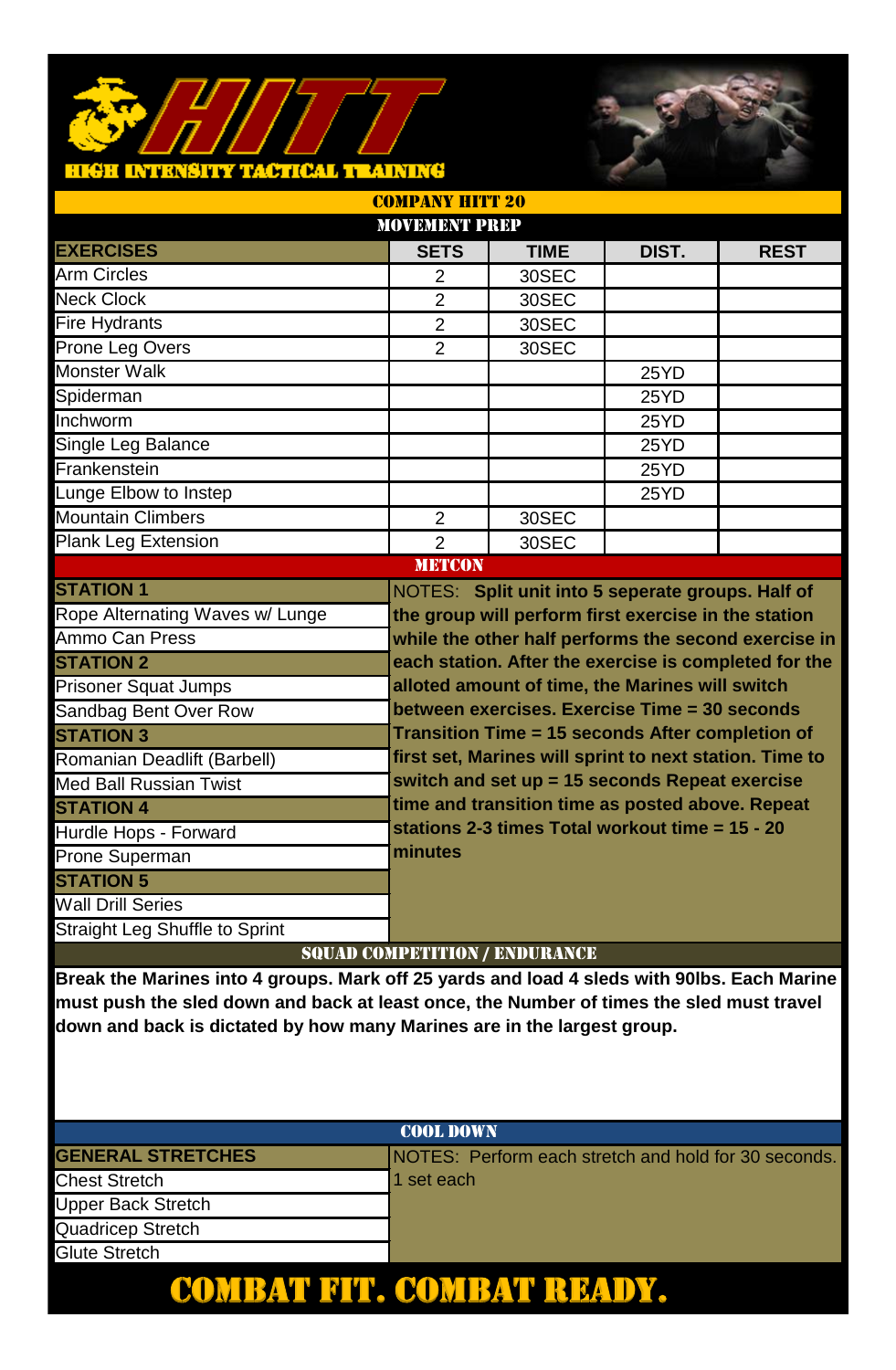### **TACTICAL TRAINING INTERSITY**



| <b>MOVEMENT PREP</b>        |                                      |                                                         |       |                                                      |
|-----------------------------|--------------------------------------|---------------------------------------------------------|-------|------------------------------------------------------|
| <b>EXERCISES</b>            | <b>SETS</b>                          | <b>TIME</b>                                             | DIST. | <b>REST</b>                                          |
| Split Jack Forward          | 2                                    | 30SEC                                                   |       |                                                      |
| Long Strider                | $\overline{2}$                       | 30SEC                                                   |       |                                                      |
| Lateral Side Bends          | $\overline{2}$                       | 30SEC                                                   |       |                                                      |
| Supine Leg Overs            | $\overline{2}$                       | 30SEC                                                   |       |                                                      |
| <b>Walking Knee Hug</b>     |                                      |                                                         | 25YD  |                                                      |
| <b>Walking Leg Cradle</b>   |                                      |                                                         | 25YD  |                                                      |
| <b>Walking Lunge</b>        |                                      |                                                         | 25YD  |                                                      |
| Inchworm                    |                                      |                                                         | 25YD  |                                                      |
| Frankenstein                |                                      |                                                         | 25YD  |                                                      |
| Lunge Elbow to Instep       |                                      |                                                         | 25YD  |                                                      |
| <b>Squat Drops</b>          | 2                                    | 30SEC                                                   |       |                                                      |
| <b>Burpees</b>              | $\mathfrak{p}$                       | 30SEC                                                   |       |                                                      |
|                             | <b>METCON</b>                        |                                                         |       |                                                      |
| <b>STATION 1</b>            |                                      | NOTES: Split unit into 5 seperate groups. Half of       |       |                                                      |
| <b>TRX Balance Lunge</b>    |                                      | the group will perform first exercise in the station    |       |                                                      |
| <b>Traveling Push-up</b>    |                                      |                                                         |       | while the other half performs the second exercise in |
| <b>STATION 2</b>            |                                      | each station. After the exercise is completed for the   |       |                                                      |
| Sandbag Front Squat         |                                      | alloted amount of time, the Marines will switch         |       |                                                      |
| Ammo Can Row                |                                      | between exercises. Exercise Time = 30 seconds           |       |                                                      |
| <b>STATION 3</b>            |                                      | Transition Time = 15 seconds After completion of        |       |                                                      |
| Romanian Deadlift (Barbell) |                                      | first set, Marines will sprint to next station. Time to |       |                                                      |
| <b>Rope Standing Throws</b> |                                      | switch and set up = 15 seconds Repeat exercise          |       |                                                      |
| <b>STATION 4</b>            |                                      | time and transition time as posted above. Repeat        |       |                                                      |
| Ladder High Knees           |                                      | stations 2-3 times Total workout time = 15 - 20         |       |                                                      |
| Med Ball V-Ups              | minutes                              |                                                         |       |                                                      |
| <b>STATION 5</b>            |                                      |                                                         |       |                                                      |
| <b>Wall Drill Series</b>    |                                      |                                                         |       |                                                      |
| <b>Butt-Kickers</b>         |                                      |                                                         |       |                                                      |
|                             | <b>SOUAD COMPETITION / ENDURANCE</b> |                                                         |       |                                                      |

IV IIITT 91

| <b>COOL DOWN</b>          |                                                      |  |
|---------------------------|------------------------------------------------------|--|
| <b>GENERAL STRETCHES</b>  | NOTES: Perform each stretch and hold for 30 seconds. |  |
| Cross Body Stretch        | 1 set each                                           |  |
| <b>Triceps Stretch</b>    |                                                      |  |
| <b>Upper Back Stretch</b> |                                                      |  |
| Quadricep Stretch         |                                                      |  |
|                           |                                                      |  |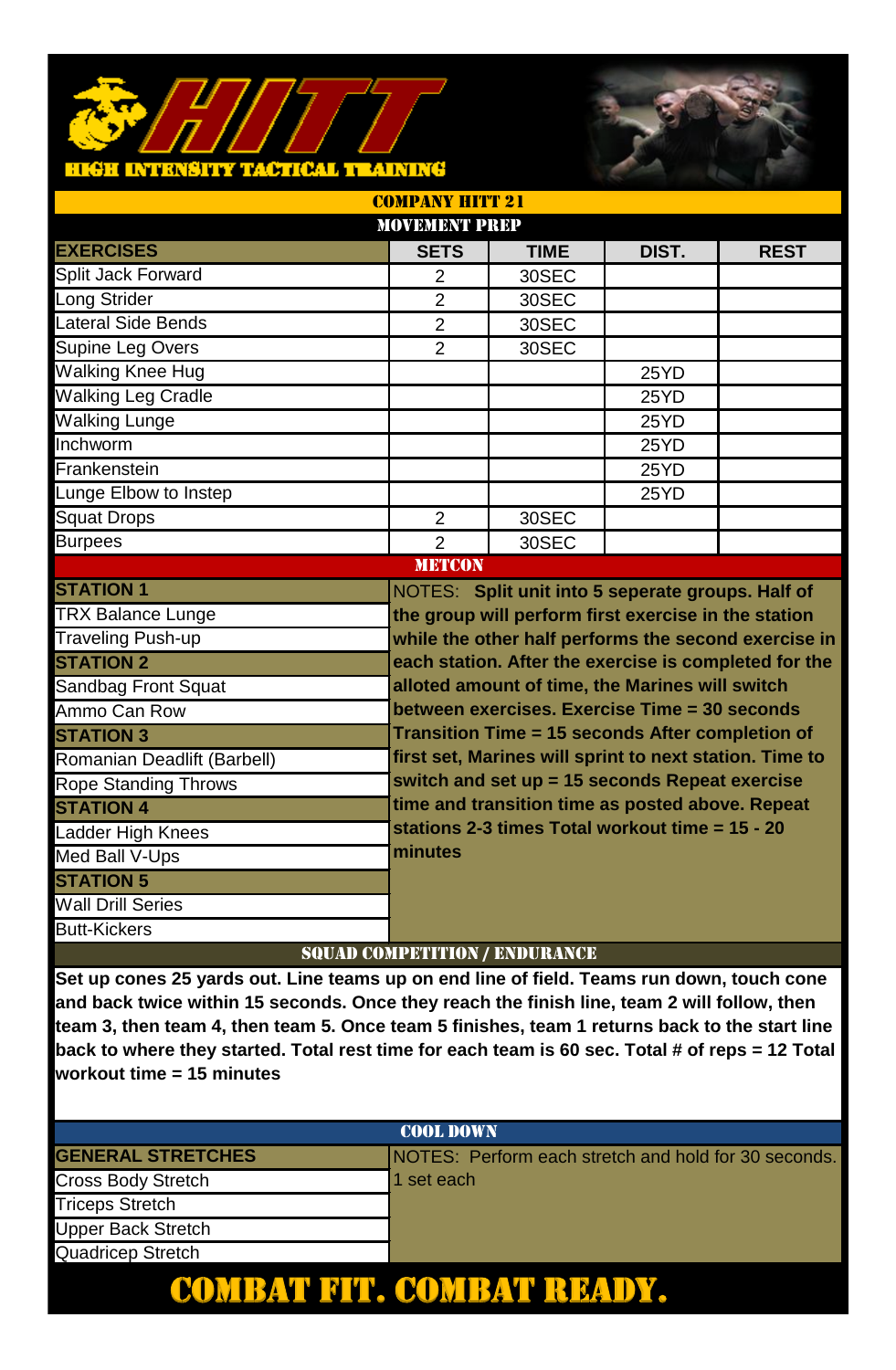### <mark>hkëh intensity tactical training</mark>



|                             | <b>MOVEMENT PREP</b>                 |                                                         |       |             |  |
|-----------------------------|--------------------------------------|---------------------------------------------------------|-------|-------------|--|
| <b>EXERCISES</b>            | <b>SETS</b>                          | <b>TIME</b>                                             | DIST. | <b>REST</b> |  |
| Split Jack Forward          | 2                                    | 30SEC                                                   |       |             |  |
| Long Strider                | $\overline{2}$                       | 30SEC                                                   |       |             |  |
| Lateral Side Bends          | $\overline{2}$                       | 30SEC                                                   |       |             |  |
| Supine Leg Overs            | 2                                    | 30SEC                                                   |       |             |  |
| <b>Walking Knee Hug</b>     |                                      |                                                         | 25YD  |             |  |
| <b>Walking Leg Cradle</b>   |                                      |                                                         | 25YD  |             |  |
| <b>Walking Lunge</b>        |                                      |                                                         | 25YD  |             |  |
| Inchworm                    |                                      |                                                         | 25YD  |             |  |
| Frankenstein                |                                      |                                                         | 25YD  |             |  |
| Lunge Elbow to Instep       |                                      |                                                         | 25YD  |             |  |
| <b>Squat Drops</b>          | $\overline{2}$                       | 30SEC                                                   |       |             |  |
| <b>Burpees</b>              | $\mathfrak{p}$                       | 30SEC                                                   |       |             |  |
|                             | <b>METCON</b>                        |                                                         |       |             |  |
| <b>STATION 1</b>            |                                      | NOTES: Split unit into 5 seperate groups. Half of       |       |             |  |
| Kettlebell Overhead Lunge   |                                      | the group will perform first exercise in the station    |       |             |  |
| <b>Traveling Push-up</b>    |                                      | while the other half performs the second exercise in    |       |             |  |
| <b>STATION 2</b>            |                                      | each station. After the exercise is completed for the   |       |             |  |
| Sandbag Front Squat         |                                      | alloted amount of time, the Marines will switch         |       |             |  |
| Ammo Can Row                |                                      | between exercises. Exercise Time = 30 seconds           |       |             |  |
| <b>STATION 3</b>            |                                      | Transition Time = 15 seconds After completion of        |       |             |  |
| Romanian Deadlift (Barbell) |                                      | first set, Marines will sprint to next station. Time to |       |             |  |
| <b>Rope Standing Throws</b> |                                      | switch and set up = 15 seconds Repeat exercise          |       |             |  |
| <b>STATION 4</b>            |                                      | time and transition time as posted above. Repeat        |       |             |  |
| Cone M-Drill                |                                      | stations 2-3 times Total workout time = 15 - 20         |       |             |  |
| Med Ball V-Ups              | minutes                              |                                                         |       |             |  |
| <b>STATION 5</b>            |                                      |                                                         |       |             |  |
| <b>Wall Drill Series</b>    |                                      |                                                         |       |             |  |
| <b>Butt-Kickers</b>         |                                      |                                                         |       |             |  |
|                             | <b>SOUAD COMPETITION / ENDURANCE</b> |                                                         |       |             |  |

COMPANY HITT 22

| <b>AF</b> activities     |                                                      |  |  |  |
|--------------------------|------------------------------------------------------|--|--|--|
| <b>COOL DOWN</b>         |                                                      |  |  |  |
| <b>GENERAL STRETCHES</b> | NOTES: Perform each stretch and hold for 30 seconds. |  |  |  |
| Cross Body Stretch       | 1 set each                                           |  |  |  |
| <b>Triceps Stretch</b>   |                                                      |  |  |  |
| Upper Back Stretch       |                                                      |  |  |  |
| Quadricep Stretch        |                                                      |  |  |  |
|                          |                                                      |  |  |  |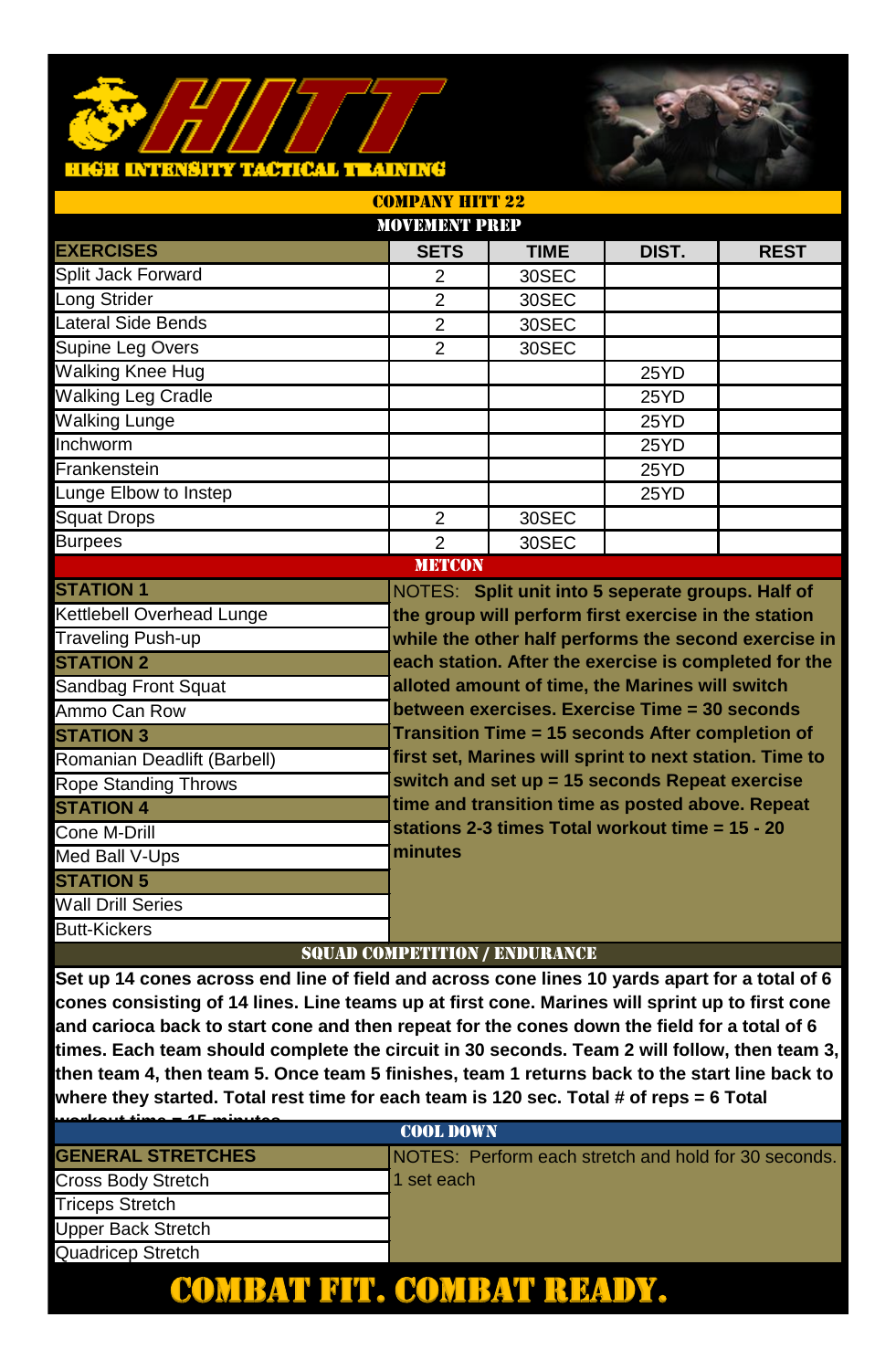### **TACTICAL TRAINING** HIGH INTRNSITY



| <b>MOVEMENT PREP</b>              |                                                         |                                                                                                              |       |             |
|-----------------------------------|---------------------------------------------------------|--------------------------------------------------------------------------------------------------------------|-------|-------------|
| <b>EXERCISES</b>                  | <b>SETS</b>                                             | <b>TIME</b>                                                                                                  | DIST. | <b>REST</b> |
| Split Jack Forward                | 2                                                       | 30SEC                                                                                                        |       |             |
| Long Strider                      | $\overline{2}$                                          | 30SEC                                                                                                        |       |             |
| Lateral Side Bends                | $\mathfrak{p}$                                          | 30SEC                                                                                                        |       |             |
| Supine Leg Overs                  | $\overline{2}$                                          | 30SEC                                                                                                        |       |             |
| <b>Walking Knee Hug</b>           |                                                         |                                                                                                              | 25YD  |             |
| <b>Walking Leg Cradle</b>         |                                                         |                                                                                                              | 25YD  |             |
| <b>Walking Lunge</b>              |                                                         |                                                                                                              | 25YD  |             |
| Inchworm                          |                                                         |                                                                                                              | 25YD  |             |
| Frankenstein                      |                                                         |                                                                                                              | 25YD  |             |
| Lunge Elbow to Instep             |                                                         |                                                                                                              | 25YD  |             |
| Back Peddle Reach                 | 2                                                       |                                                                                                              | 25YD  |             |
| <b>Butt-Kicks</b>                 | $\mathfrak{p}$                                          |                                                                                                              | 25YD  |             |
|                                   | <b>METCON</b>                                           |                                                                                                              |       |             |
| <b>STATION 1</b>                  |                                                         | NOTES: Split unit into 5 seperate groups. Half of                                                            |       |             |
| Sandbag Rotational Lunge          |                                                         | the group will perform first exercise in the station<br>while the other half performs the second exercise in |       |             |
| Clap Push-up                      |                                                         |                                                                                                              |       |             |
| <b>STATION 2</b>                  |                                                         | each station. After the exercise is completed for the                                                        |       |             |
| Box Jump                          |                                                         | alloted amount of time, the Marines will switch                                                              |       |             |
| Ammo Can Front Raise              |                                                         | between exercises. Exercise Time = 30 seconds                                                                |       |             |
| <b>STATION 3</b>                  | Transition Time = 15 seconds After completion of        |                                                                                                              |       |             |
| Kettlebell Swing                  | first set, Marines will sprint to next station. Time to |                                                                                                              |       |             |
| Rope Kneeling Throws              |                                                         | switch and set up = 15 seconds Repeat exercise                                                               |       |             |
| <b>STATION 4</b>                  |                                                         | time and transition time as posted above. Repeat                                                             |       |             |
| Hurdle Hops - Forward/Backward    |                                                         | stations 2-3 times Total workout time = 15 - 20                                                              |       |             |
| Toe Touches                       | minutes                                                 |                                                                                                              |       |             |
| <b>STATION 5</b>                  |                                                         |                                                                                                              |       |             |
| Parnter Resisted Start w/ Release |                                                         |                                                                                                              |       |             |
| <b>Fast Claw Series</b>           | CARTAIN CONFINISHMED AND I FRIDEIT A RICH.              |                                                                                                              |       |             |

COMPANY HITT 99

### SQUAD COMPETITION / ENDURANCE

**Team vs. Team event. One Marine is in prone position at start line while the other Marine is 15 yards away in a prone position facing the other Marine. Another cone (finish cone) is place 25 Yards behind the 15 Yard cone. On the "go" command, the Marine in prone position will try to catch the Marine backpeddling to the finish line. If a Marine backpeddling gets beat to the finish line, they must do 5 clap push-ups. Alternate the drill for the next rep. Total rest time for each team is 80 sec. Total # of reps = 8 Total workout time = 15 minutes**

| <b>COOL DOWN</b>         |                                                      |  |  |  |
|--------------------------|------------------------------------------------------|--|--|--|
| <b>GENERAL STRETCHES</b> | NOTES: Perform each stretch and hold for 30 seconds. |  |  |  |
| Cross Body Stretch       | 1 set each                                           |  |  |  |
| <b>Triceps Stretch</b>   |                                                      |  |  |  |
| Upper Back Stretch       |                                                      |  |  |  |
| Quadricep Stretch        |                                                      |  |  |  |
|                          |                                                      |  |  |  |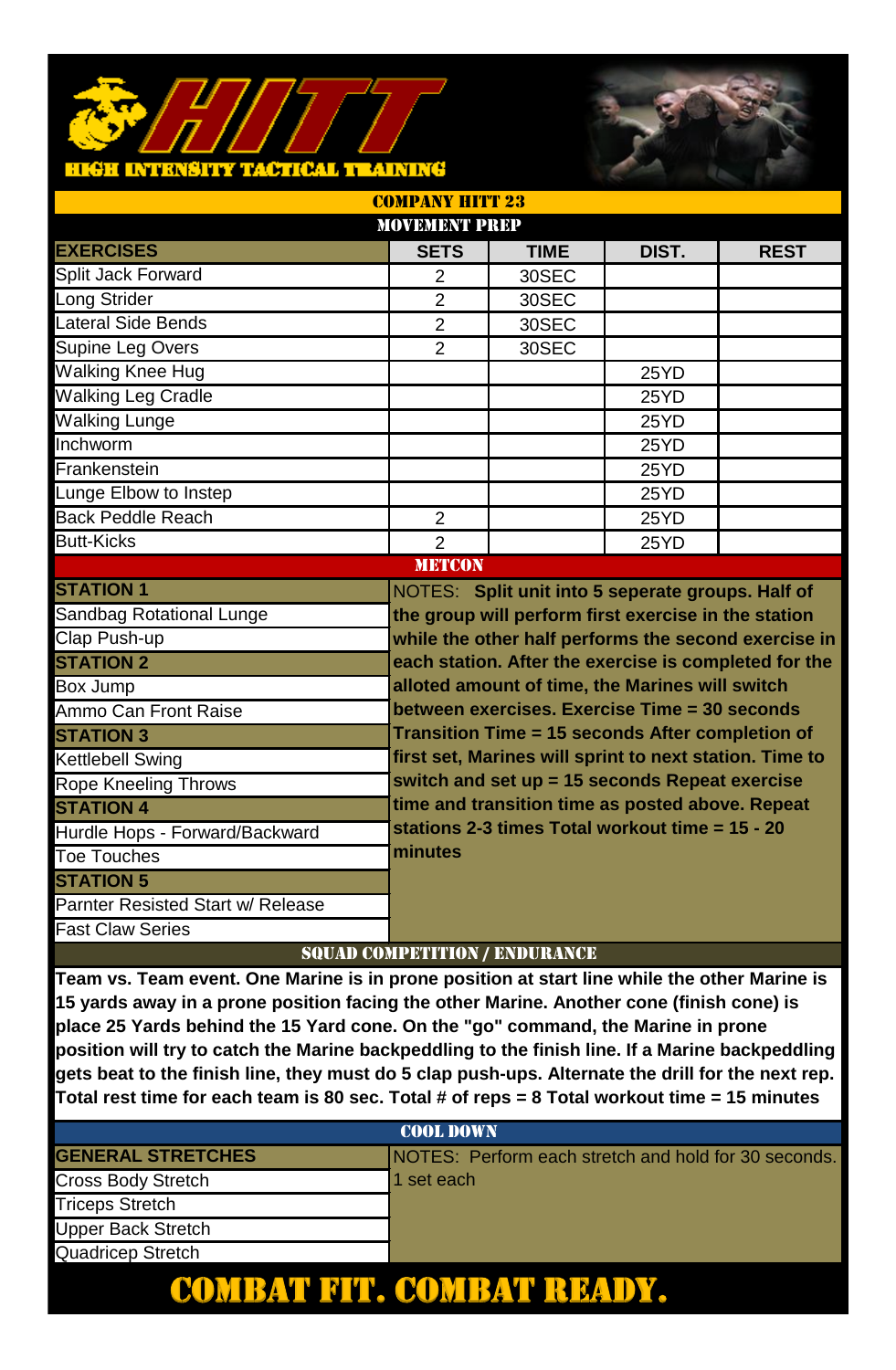#### TACTICAL TEATNING н күрэл ш.

| <b>COMPANY HITT 24</b>                                                |                                                         |             |       |             |  |
|-----------------------------------------------------------------------|---------------------------------------------------------|-------------|-------|-------------|--|
| <b>MOVEMENT PREP</b>                                                  |                                                         |             |       |             |  |
| <b>EXERCISES</b>                                                      | <b>SETS</b>                                             | <b>TIME</b> | DIST. | <b>REST</b> |  |
| <b>Mountain Climbers</b>                                              | 1                                                       | 30SEC       |       |             |  |
| <b>Stationary Forward Lunge</b>                                       | 1                                                       | 30SEC       |       |             |  |
| <b>Stationary Squat</b>                                               | $\mathbf{1}$                                            | 30SEC       |       |             |  |
| Supine Straight Leg Raise                                             | $\mathfrak{p}$                                          | 30SEC       |       |             |  |
| Walking Knee Hug                                                      |                                                         |             | 25YD  |             |  |
| <b>Walking Leg Cradle</b>                                             |                                                         |             | 25YD  |             |  |
| <b>Walking Lunge</b>                                                  |                                                         |             | 25YD  |             |  |
| Inchworm                                                              |                                                         |             | 25YD  |             |  |
| Frankenstein                                                          |                                                         |             | 25YD  |             |  |
| Lunge Elbow to Instep                                                 |                                                         |             | 25YD  |             |  |
| Back Peddle Reach                                                     | $\overline{2}$                                          |             | 25YD  |             |  |
| <b>Butt-Kicks</b>                                                     | $\overline{2}$                                          |             | 25YD  |             |  |
|                                                                       | <b>METCON</b>                                           |             |       |             |  |
| <b>STATION 1</b><br>NOTES: Split unit into 5 seperate groups. Half of |                                                         |             |       |             |  |
| <b>TRX Burpee</b>                                                     | the group will perform first exercise in the station    |             |       |             |  |
| Double Kettlebell Push Press                                          | while the other half performs the second exercise in    |             |       |             |  |
| <b>STATION 2</b>                                                      | each station. After the exercise is completed for the   |             |       |             |  |
| <b>Barbell Front Squat</b>                                            | alloted amount of time, the Marines will switch         |             |       |             |  |
| Sandbag Single Grip Bent Over Row                                     | between exercises. Exercise Time = 30 seconds           |             |       |             |  |
| <b>STATION 3</b>                                                      | Transition Time = 15 seconds After completion of        |             |       |             |  |
| Dumbbell Single Leg Deadlift                                          | first set, Marines will sprint to next station. Time to |             |       |             |  |
| Med Ball Side Twist Toss                                              | switch and set up = 15 seconds Repeat exercise          |             |       |             |  |
| <b>STATION 4</b>                                                      | time and transition time as posted above. Repeat        |             |       |             |  |
| Ladder Skiers                                                         | stations 2-3 times Total workout time = 15 - 20         |             |       |             |  |
| Rope Corkscrews                                                       | minutes                                                 |             |       |             |  |
| <b>STATION 5</b>                                                      |                                                         |             |       |             |  |
| <b>Prone Starts</b>                                                   |                                                         |             |       |             |  |
| <b>Fast Claw Series</b>                                               |                                                         |             |       |             |  |

### SQUAD COMPETITION / ENDURANCE

| <b>COOL DOWN</b>          |                                                              |  |  |  |
|---------------------------|--------------------------------------------------------------|--|--|--|
| <b>GENERAL STRETCHES</b>  | <b>INOTES: Perform each stretch and hold for 30 seconds.</b> |  |  |  |
| Cross Body Stretch        | 1 set each                                                   |  |  |  |
| <b>Triceps Stretch</b>    |                                                              |  |  |  |
| <b>Upper Back Stretch</b> |                                                              |  |  |  |
| Quadricep Stretch         |                                                              |  |  |  |
|                           |                                                              |  |  |  |